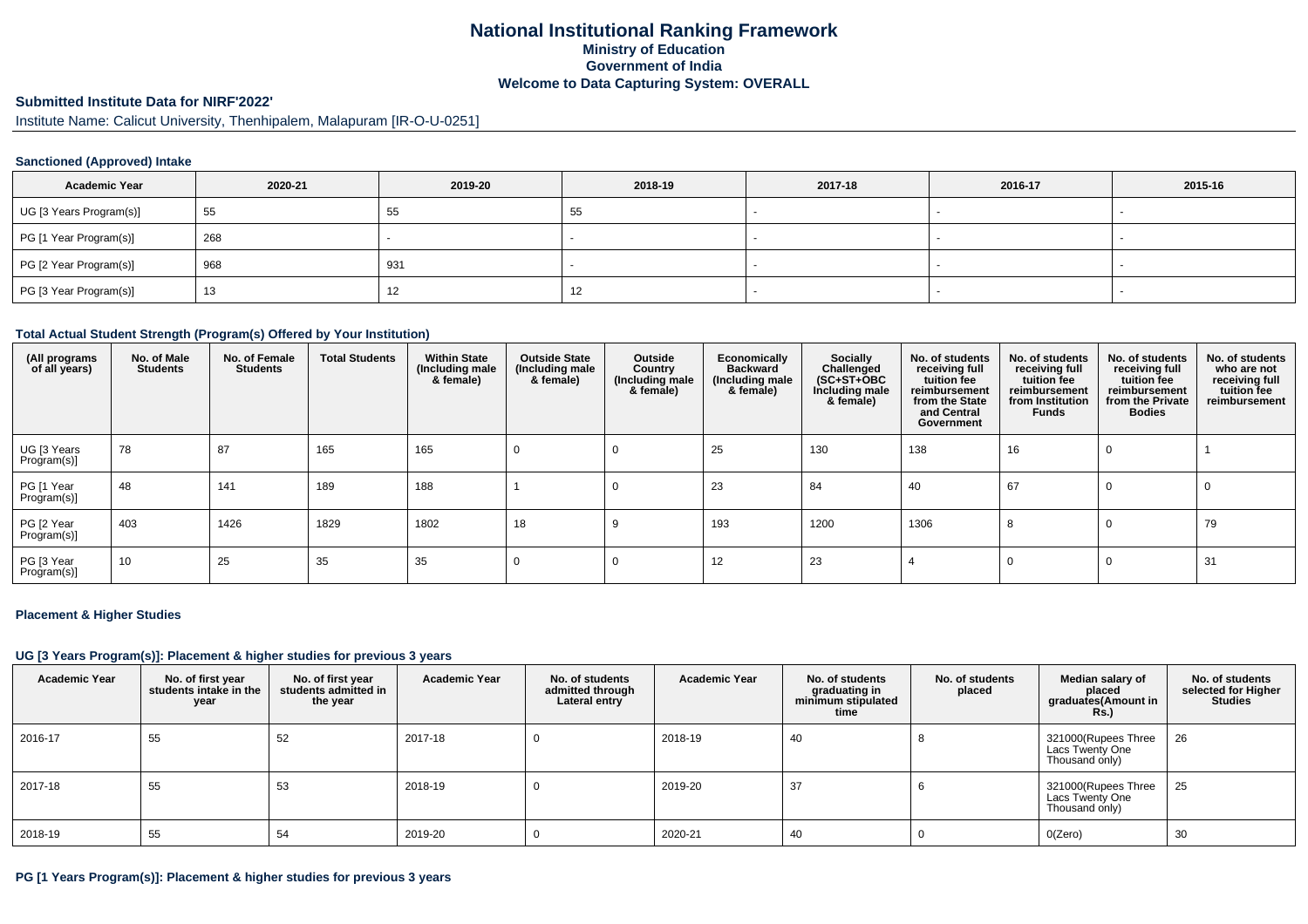| <b>Academic Year</b> | No. of first year<br>students intake in the<br>year | No. of first vear<br>students admitted in<br>the year | <b>Academic Year</b> | No. of students graduating in minimum<br>stipulated time | No. of students<br>placed | Median salary of<br>placed<br>graduates(Amount in<br><b>Rs.)</b> | No. of students<br>selected for Higher<br><b>Studies</b> |
|----------------------|-----------------------------------------------------|-------------------------------------------------------|----------------------|----------------------------------------------------------|---------------------------|------------------------------------------------------------------|----------------------------------------------------------|
| 2018-19              | 259                                                 | 192                                                   | 2018-19              | 126                                                      | 19                        | 410400(Rupees Four<br>Lacs Ten Thousand<br>Four Hundred only)    | 45                                                       |
| 2019-20              | 358                                                 | 278                                                   | 2019-20              | 65                                                       | 14                        | 800000(Rupees Eight<br>lacs only)                                | 40                                                       |
| 2020-21              | 268                                                 | 189                                                   | 2020-21              | 128                                                      |                           | 600000(Rupees Six<br>Lacs only)                                  | 42                                                       |

## **PG [2 Years Program(s)]: Placement & higher studies for previous 3 years**

| <b>Academic Year</b> | No. of first year<br>students intake in the<br>year | No. of first year<br>students admitted in<br>the year | <b>Academic Year</b> | No. of students graduating in minimum<br>stipulated time | No. of students<br>placed | Median salary of<br>placed<br>graduates(Amount in<br><b>Rs.)</b> | No. of students<br>selected for Higher<br>Studies |
|----------------------|-----------------------------------------------------|-------------------------------------------------------|----------------------|----------------------------------------------------------|---------------------------|------------------------------------------------------------------|---------------------------------------------------|
| 2017-18              | 872                                                 | 788                                                   | 2018-19              | 662                                                      | 69                        | 220000(Rupees Two<br>Lacs Twenty Thousand<br>only)               | 590                                               |
| 2018-19              | 895                                                 | 821                                                   | 2019-20              | 673                                                      | 45                        | 180000(Rupees One<br>Lac Eighty Thousand<br>only)                | 602                                               |
| 2019-20              | 931                                                 | 881                                                   | 2020-21              | 536                                                      | -51                       | 300000(Rupees Three<br>Lacs only)                                | 420                                               |

## **PG [3 Years Program(s)]: Placement & higher studies for previous 3 years**

| <b>Academic Year</b> | No. of first year<br>students intake in the<br>year | No. of first year<br>students admitted in<br>the year | <b>Academic Year</b> | No. of students<br>admitted through<br>Lateral entry | <b>Academic Year</b> | No. of students<br>graduating in<br>minimum stipulated<br>time | No. of students<br>placed | Median salary of<br>placed<br>graduates(Amount in<br><b>Rs.)</b> | No. of students<br>selected for Higher<br><b>Studies</b> |
|----------------------|-----------------------------------------------------|-------------------------------------------------------|----------------------|------------------------------------------------------|----------------------|----------------------------------------------------------------|---------------------------|------------------------------------------------------------------|----------------------------------------------------------|
| 2016-17              | 12                                                  | 12                                                    | 2017-18              | 0                                                    | 2018-19              | 12                                                             | 12                        | 420000(Rupees Four<br>Lacs Twenty Thousand<br>only)              |                                                          |
| 2017-18              | 12                                                  | $\overline{A}$                                        | 2018-19              | 0                                                    | 2019-20              | 11                                                             | 11                        | 360000(Rupees Three<br>Lacs Sixty Thousand<br>only)              |                                                          |
| 2018-19              | 12                                                  | $\overline{A}$                                        | 2019-20              | 0                                                    | 2020-21              | 11                                                             | 11                        | 450000(Rupees Four<br>Lacs Fifty Thousand<br>only)               | U                                                        |

### **Ph.D Student Details**

| Ph.D (Student pursuing doctoral program till 2020-21 Students admitted in the academic year 2020-21 should not be entered here.) |                                                            |                    |  |  |  |  |
|----------------------------------------------------------------------------------------------------------------------------------|------------------------------------------------------------|--------------------|--|--|--|--|
| <b>Total Students</b>                                                                                                            |                                                            |                    |  |  |  |  |
| Full Time                                                                                                                        |                                                            |                    |  |  |  |  |
| Part Time                                                                                                                        |                                                            | 90                 |  |  |  |  |
|                                                                                                                                  | No. of Ph.D students graduated (including Integrated Ph.D) |                    |  |  |  |  |
|                                                                                                                                  | 2020-21                                                    | 2018-19<br>2019-20 |  |  |  |  |
| Full Time                                                                                                                        | 156<br>70<br>68                                            |                    |  |  |  |  |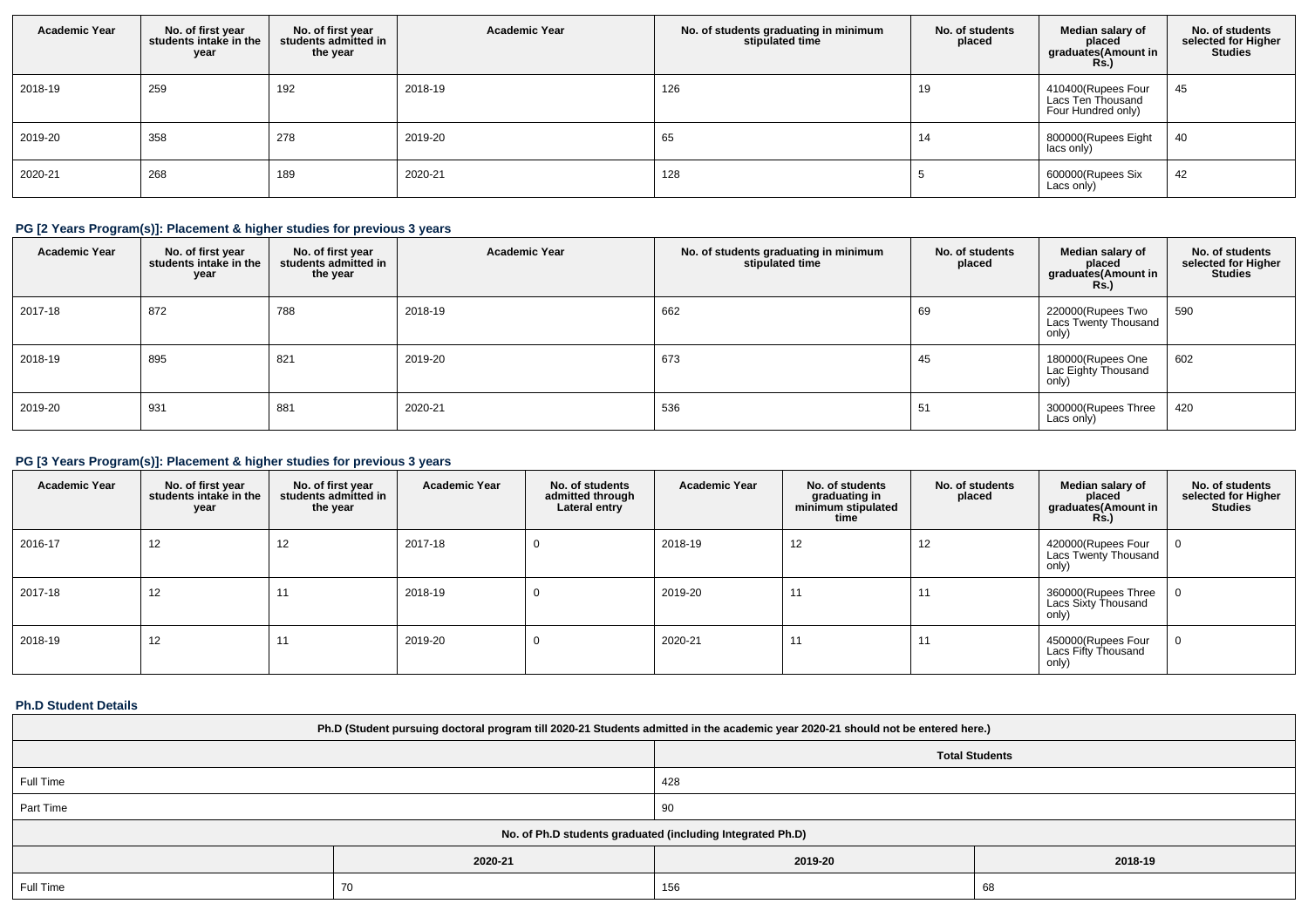| Part Time                                                                                                                        |         | 102                                                  | 39 |  |  |  |
|----------------------------------------------------------------------------------------------------------------------------------|---------|------------------------------------------------------|----|--|--|--|
| PG (Student pursuing MD/MS/DNB program till 2020-21 Students admitted in the academic year 2021 - 22 should not be entered here) |         |                                                      |    |  |  |  |
|                                                                                                                                  |         |                                                      |    |  |  |  |
|                                                                                                                                  |         | No. of students Graduating in PG (MD/MS/DNB) program |    |  |  |  |
| 2020-21                                                                                                                          | 2018-19 |                                                      |    |  |  |  |
|                                                                                                                                  |         |                                                      |    |  |  |  |

#### **Online Education**

| 1. Does all programs/courses were completed on time.                                            |                                                                                       | No                                                                                                                                                                                                                                                                                                                                                                                                                                                                                                                                                                                                                                                                                                                                                                                                                                                                                                                                                                        |                                                                                                                                  |  |
|-------------------------------------------------------------------------------------------------|---------------------------------------------------------------------------------------|---------------------------------------------------------------------------------------------------------------------------------------------------------------------------------------------------------------------------------------------------------------------------------------------------------------------------------------------------------------------------------------------------------------------------------------------------------------------------------------------------------------------------------------------------------------------------------------------------------------------------------------------------------------------------------------------------------------------------------------------------------------------------------------------------------------------------------------------------------------------------------------------------------------------------------------------------------------------------|----------------------------------------------------------------------------------------------------------------------------------|--|
| 2. Measures taken to complete the syllabus of courses and programs.                             |                                                                                       | University of Calicut has implemented the Learning Management System (LMS) under the Open Source based MOODLE platform<br>to support e-Learning integrated with the Big Blue Button/Google Meet/WebEx for the conduct of LIVE classes. Online Hands-on<br>Training Programme on MOODLE was provided for the faculty members by the joint initiation of EMMRC, Department of<br>Computer Science and IQAC. The teaching, learning and assessment activities of the University teaching Depar<br>carried out by the support of this facility especially during the Covid-19 pandemic. Effective teaching strategies adopted, which<br>include, classroom teaching, seminars, assignments, test papers and internal assessments. There are 468 courses present in the<br>MOODLE platform, with a total number of enrolled students 1979. Other teaching platforms adopte<br>Google meet, Zoom, Microsoft teams etc.                                                          |                                                                                                                                  |  |
|                                                                                                 |                                                                                       | ICT based communication are part of daily instructional process in Calicut University. Classrooms are equipped with essential ICT<br>facilities to provide an interactive mode of teaching-learning, engaging students in meaningful discussions, both individually and in<br>groups. Individual and group presentations, seminars & assignments, role plays, survey-based fieldwork & projects all make use<br>of ICT facilities, within and off the campus. ICT is utilized by the Departmental subject associations to routinely conduct various<br>academic and research advancements. Computer-aided model development through visual aids like 2D/3D structures is adopted<br>in Microbiology, Nanoscience and Technology, Chemistry, Physics, Biotechnology etc. University of Calicut has a transparent and<br>continuous internal assessment system, which is strictly streamlined through ICT.                                                                  | extension activities, such as workshops and lectures by experts to elevate students' knowledge and keep them abreast with global |  |
|                                                                                                 |                                                                                       | Other supporting establishments in the University including the general library and the educational multimedia research center<br>(EMMRC) provide constant support to the faculty members as well as students. EMMRC, dedicated for supporting the academic<br>ambience of the University, promotes the development of e-contents and MOOC courses and modules by the faculty members.<br>The CHMK Central library is networked with the departmental libraries and is stacked with relevant and latest textbooks and<br>reference materials, the details of which can be accessed from anywhere anytime. With a collection of 45000 digital books and<br>7032 E-journals, students have easy access to e-resources, e-books, e-journals through a digital resource center available at the<br>central library through UGC-INFLIBNET. Physically challenged students and teachers also have separate advance facility in<br>CHMK Library to access the library resources. |                                                                                                                                  |  |
|                                                                                                 |                                                                                       | In brief, University of Calicut, through the implementation of LMS and by the use of ICT has managed to mitigate the impact of the pandemic on teaching - learning environment to a large extent. The University has decided t<br>learning system in the post pandemic period also.                                                                                                                                                                                                                                                                                                                                                                                                                                                                                                                                                                                                                                                                                       |                                                                                                                                  |  |
| 3. The period of delay in completion of syllabus (in months).                                   |                                                                                       | 5                                                                                                                                                                                                                                                                                                                                                                                                                                                                                                                                                                                                                                                                                                                                                                                                                                                                                                                                                                         |                                                                                                                                  |  |
| 4. The period of delay in conducting exams (in months).                                         |                                                                                       | 5                                                                                                                                                                                                                                                                                                                                                                                                                                                                                                                                                                                                                                                                                                                                                                                                                                                                                                                                                                         |                                                                                                                                  |  |
| <b>Portal Name</b>                                                                              | No, of students offered online courses which have credit<br>transferred to transcript | Total no, of online courses which have credit transferred<br>to the transcript                                                                                                                                                                                                                                                                                                                                                                                                                                                                                                                                                                                                                                                                                                                                                                                                                                                                                            | Total no. of credits transferred to transcript                                                                                   |  |
| Swayam                                                                                          | 18374                                                                                 | 3                                                                                                                                                                                                                                                                                                                                                                                                                                                                                                                                                                                                                                                                                                                                                                                                                                                                                                                                                                         | 12                                                                                                                               |  |
| 5. No. of courses developed and available online on Swayam platform by your institution faculty |                                                                                       | 3                                                                                                                                                                                                                                                                                                                                                                                                                                                                                                                                                                                                                                                                                                                                                                                                                                                                                                                                                                         |                                                                                                                                  |  |

## **Financial Resources: Utilised Amount for the Capital expenditure for previous 3 years**

| <b>Academic Year</b>                                                                                 | 2020-21                                                                                          | 2019-20                | 2018-19                |  |  |  |
|------------------------------------------------------------------------------------------------------|--------------------------------------------------------------------------------------------------|------------------------|------------------------|--|--|--|
|                                                                                                      | <b>Utilised Amount</b>                                                                           | <b>Utilised Amount</b> | <b>Utilised Amount</b> |  |  |  |
| Annual Capital Expenditure on Academic Activities and Resources (excluding expenditure on buildings) |                                                                                                  |                        |                        |  |  |  |
| Library<br>Five Hundred Twelve only)                                                                 | 16117833 (Rupees One Crore Sixty One Lacs Seventeen<br>Thousand Eight Hundred Thirty Three only) |                        |                        |  |  |  |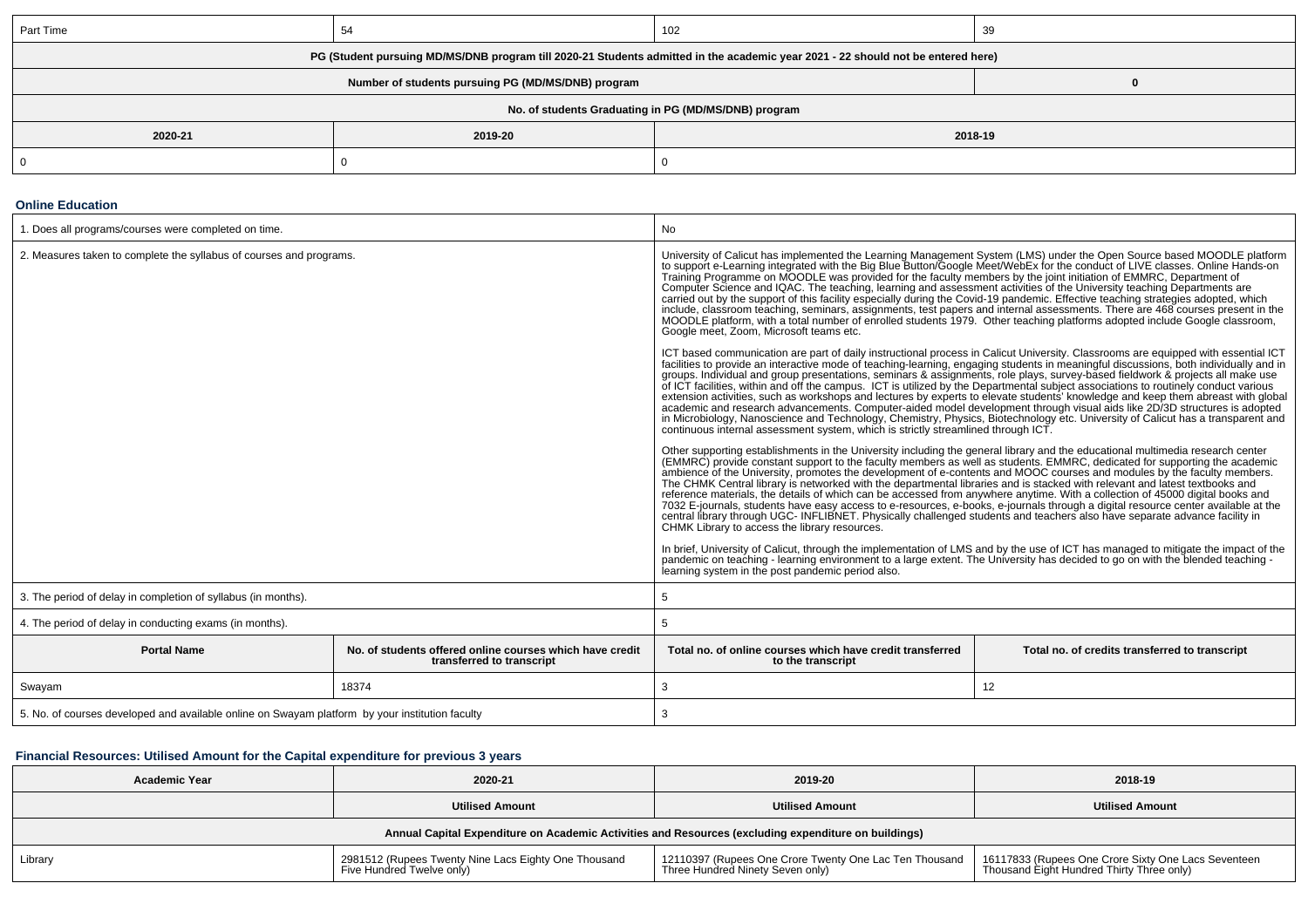| New Equipment for Laboratories                             | 5227584 (Rupees Fifty Two Lacs Twenty Seven Thousand | 3349035 (Rupees Thirty Three Lacs Forty Nine Thousand | 24452032 (Rupees Two Crores Forty Four Lacs Fifty Two      |
|------------------------------------------------------------|------------------------------------------------------|-------------------------------------------------------|------------------------------------------------------------|
|                                                            | Five Hundred Eighty Four only)                       | Thirty Five only)                                     | Thousand Thirty Two Thousand only)                         |
| <b>Engineering Workshops</b>                               | 645698 (Rupees Sic Lacs Forty Five Thousand Six)     | 0 (Zero)                                              | 0 (Zero)                                                   |
| Other expenditure on creation of Capital Assets (excluding | 15117126 (Rupees One Crore Fifty One Lacs Seventeen  | 34402905 (Rupees Three Crores Forty Four Lacs Two     | 81054608 (Rupees Eight Crores Ten Lacs Fifty Four Thousand |
| expenditure on Land and Building)                          | Thousand One Hundred Twenty Six only)                | Thousand Nine Hundred Five only)                      | Six Hundred Eight only)                                    |

## **Financial Resources: Utilised Amount for the Operational expenditure for previous 3 years**

| <b>Academic Year</b>                                                                                                                                                                            | 2020-21                                                                                                    |                                                                                                                  | 2018-19                                                                                              |  |  |  |  |
|-------------------------------------------------------------------------------------------------------------------------------------------------------------------------------------------------|------------------------------------------------------------------------------------------------------------|------------------------------------------------------------------------------------------------------------------|------------------------------------------------------------------------------------------------------|--|--|--|--|
|                                                                                                                                                                                                 | <b>Utilised Amount</b>                                                                                     |                                                                                                                  | <b>Utilised Amount</b>                                                                               |  |  |  |  |
| <b>Annual Operational Expenditure</b>                                                                                                                                                           |                                                                                                            |                                                                                                                  |                                                                                                      |  |  |  |  |
| Salaries (Teaching and Non Teaching staff)                                                                                                                                                      | 1444339071 (Rupees One Forty Four Crores Forty Three Lacs<br>Thirty Nine Lacs Seventy One only)            | 1497428961 (Rupees One Forty Nine Crores Seventy Four<br>Lacs Twenty Eight Thousand Nine Hundred Sixty One only) | 1460951532 (Rupees One Forty Six Crore Nine Lacs Fifty One<br>Thousand Five Hundred Thirty Two only) |  |  |  |  |
| Maintenance of Academic Infrastructure or consumables and<br>other running expenditures (excluding maintenance of hostels<br>and allied services, rent of the building, depreciation cost, etc) | 275257581 (Rupees Twenty Seven Crores Fifty Two Lacs Fifty<br>Seven Thousand Five Hundred Eighty One only) | 374729164 (Rupees Thirty Seven Crores Forty Seven Lacs<br>Twenty Nine Thousand One Hundred Sixty Four only)      | 313150350 (Rupees Thirty One Crore Thirty One Lacs Fifty<br>Thousand Three Hundred Fifty only)       |  |  |  |  |
| Seminars/Conferences/Workshops                                                                                                                                                                  | 1488829 (Rupees Fourteen Lacs Eighty Eight Thousand Eight<br>Hundred Twenty Nine only)                     | 4338977 (Rupees Forty Three Lacs Thirty Eight Thousand<br>Nine Hundred Seventy Seven only)                       | 5703981 (Rupees Fifty Seven Lacs Three Thousand Nine<br>Hundred Eighty One only)                     |  |  |  |  |

#### **IPR**

| Calendar year            | 2020 | 2019 | 2018 |
|--------------------------|------|------|------|
| No. of Patents Published |      |      |      |
| No. of Patents Granted   |      |      |      |

### **Sponsored Research Details**

| <b>Financial Year</b>                    | 2020-21                                                                     | 2019-20                                                                   | 2018-19                                                               |
|------------------------------------------|-----------------------------------------------------------------------------|---------------------------------------------------------------------------|-----------------------------------------------------------------------|
| Total no. of Sponsored Projects          |                                                                             | 21                                                                        | 30                                                                    |
| Total no. of Funding Agencies            |                                                                             |                                                                           |                                                                       |
| Total Amount Received (Amount in Rupees) | 3584446                                                                     | 6621248                                                                   | 9017248                                                               |
| Amount Received in Words                 | Rupees Thirty Five Lacs Eighty Four Thousand Four Hundred<br>Forty Six only | Rupees Sixty Six Lacs Twenty One Thousand Two Hundred<br>Forty Eight only | Rupees Ninety Lacs Seventeen Thousand Two Hundred Forty<br>Eight only |

## **Consultancy Project Details**

| <b>Financial Year</b>                    | 2020-21 | 2019-20                                             | 2018-19                                               |
|------------------------------------------|---------|-----------------------------------------------------|-------------------------------------------------------|
| Total no. of Consultancy Projects        |         |                                                     |                                                       |
| Total no. of Client Organizations        |         |                                                     |                                                       |
| Total Amount Received (Amount in Rupees) |         | 915500                                              | 676200                                                |
| Amount Received in Words                 | Zero    | Rupees Nine Lacs Fifteen Thousand Five Hundred only | Rupees Six Lacs Seventy Six Thousand Two Hundred only |

## **Executive Development Program/Management Development Programs**

| <sup>1</sup> Year<br>Einanr | 2020-21 | $\sim$ $\sim$ $\sim$ $\sim$ $\sim$<br>2019-20 | 2018-19 |
|-----------------------------|---------|-----------------------------------------------|---------|
|-----------------------------|---------|-----------------------------------------------|---------|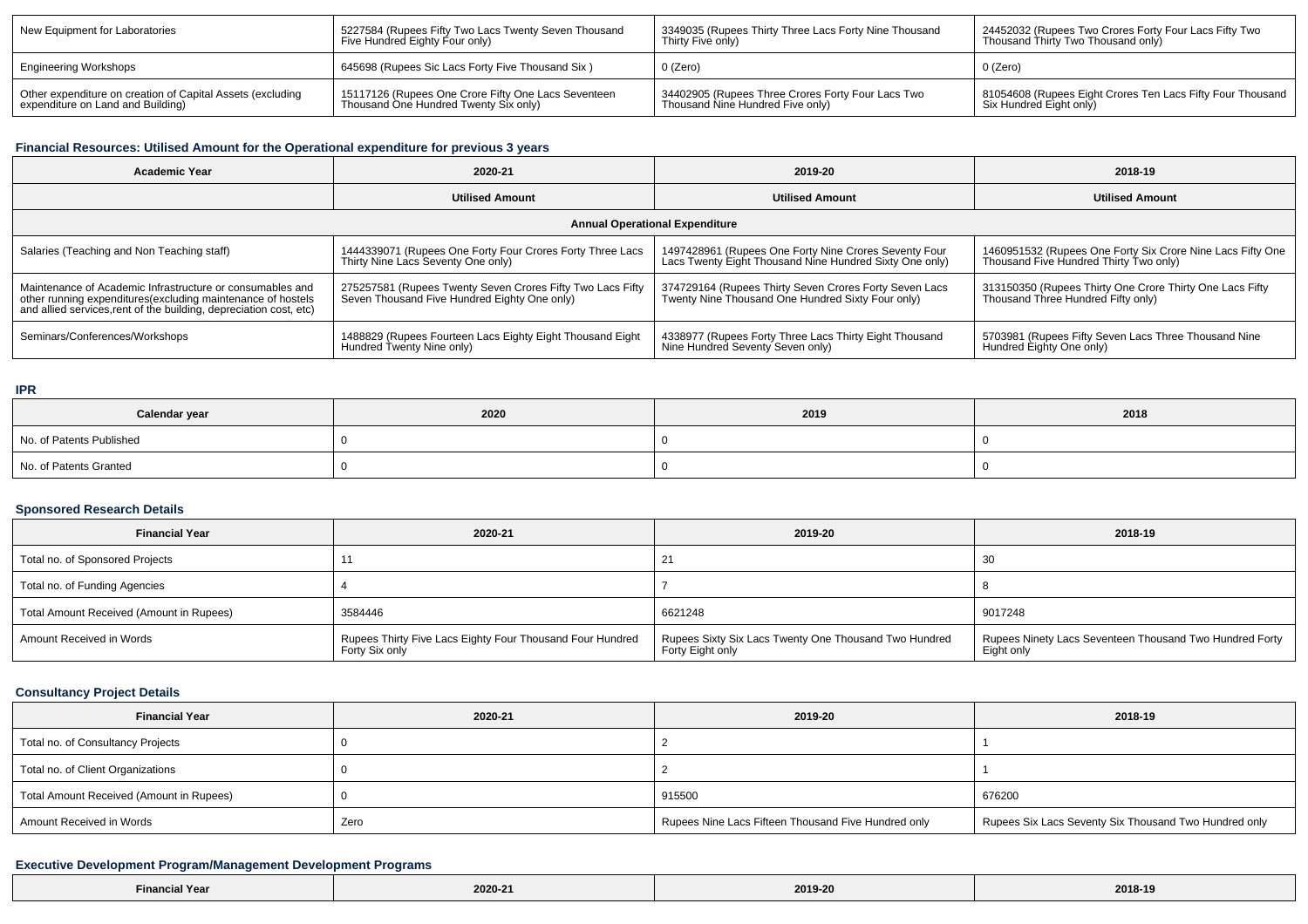| Total no. of Executive Development Programs/ Management<br>Development Programs   |      |      |      |
|-----------------------------------------------------------------------------------|------|------|------|
| Total no. of Participants                                                         |      |      |      |
| Total Annual Earnings (Amount in Rupees)(Excluding Lodging<br>& Boarding Charges) |      |      |      |
| Total Annual Earnings in Words                                                    | Zero | Zero | Zero |

## **PCS Facilities: Facilities of physically challenged students**

| 1. Do your institution buildings have Lifts/Ramps?                                                                                                         | Yes, more than 80% of the buildings |
|------------------------------------------------------------------------------------------------------------------------------------------------------------|-------------------------------------|
| 2. Do your institution have provision for walking aids, including wheelchairs and transportation from one building to another for<br>handicapped students? | Yes                                 |
| 3. Do your institution buildings have specially designed toilets for handicapped students?                                                                 | Yes, more than 80% of the buildings |

### **Accreditation**

#### **NBA Accreditation**

| s vour institute have a valid NBA Accreditation? | <b>NC</b> |
|--------------------------------------------------|-----------|
| : Does                                           |           |

#### **NAAC Accreditation**

| 1. Does your institute have a valid NAAC Accreditation? |            | <b>YES</b> |             |
|---------------------------------------------------------|------------|------------|-------------|
| Valid from                                              |            | Valid upto | <b>CGPA</b> |
| 16-09-2016                                              | 31-03-2022 |            | 3.13        |

### **Faculty Details**

| Srno           | Name                     | Age | Designation                | Gender | Qualification | <b>Experience (In</b><br>Months) | <b>Currently working</b><br>with institution? | <b>Joining Date</b> | <b>Leaving Date</b>      | <b>Association type</b> |
|----------------|--------------------------|-----|----------------------------|--------|---------------|----------------------------------|-----------------------------------------------|---------------------|--------------------------|-------------------------|
|                | Dr Mohammed<br>Haneefa P | 54  | Associate Professor        | Male   | Ph.D          | 33                               | Yes                                           | 11-01-2019          | $\sim$                   | Other                   |
| $\overline{2}$ | Abdussalam K             | 39  | <b>Assistant Professor</b> | Male   | <b>NET</b>    | 43                               | Yes                                           | 25-07-2019          | $\overline{\phantom{a}}$ | Adhoc / Contractual     |
| 3              | Salahudeen N P           | 39  | <b>Assistant Professor</b> | Male   | <b>NET</b>    | 30                               | Yes                                           | 07-11-2019          | $\overline{\phantom{a}}$ | Adhoc / Contractual     |
| $\overline{4}$ | Dr Anees Alangadan       | 37  | <b>Assistant Professor</b> | Male   | Ph.D          | 30                               | Yes                                           | 07-03-2019          | $\sim$                   | Adhoc / Contractual     |
| 5              | Dr Muneer G P            | 40  | <b>Assistant Professor</b> | Male   | Ph.D          | 29                               | Yes                                           | 08-01-2019          | $\overline{\phantom{a}}$ | Regular                 |
| 6              | Dr Mohammad<br>Riyas K V | 33  | <b>Assistant Professor</b> | Male   | Ph.D          | 29                               | Yes                                           | 08-01-2019          | $\overline{\phantom{a}}$ | Adhoc / Contractual     |
|                | Dr Anusha T S            | 36  | Lecturer                   | Female | Ph.D          | 25                               | Yes                                           | 03-07-2020          | $\sim$                   | Adhoc / Contractual     |
| 8              | Dr Sadasivan             | 57  | Lecturer                   | Male   | Ph.D          | 233                              | Yes                                           | 03-07-2020          | $\overline{\phantom{a}}$ | Visiting                |
| 9              | Jayamohan T              | 61  | Lecturer                   | Male   | M.COM         | 38                               | Yes                                           | 31-05-2018          | $\sim$                   | Other                   |
| 10             | N T James                | 67  | Lecturer                   | Male   | <b>MBA</b>    | 434                              | Yes                                           | 31-05-2018          | $\sim$ $\sim$            | Other                   |
| 11             | Lakshmi K                | 38  | Lecturer                   | Female | M.COM         | 180                              | Yes                                           | 31-05-2018          | $\overline{\phantom{a}}$ | Other                   |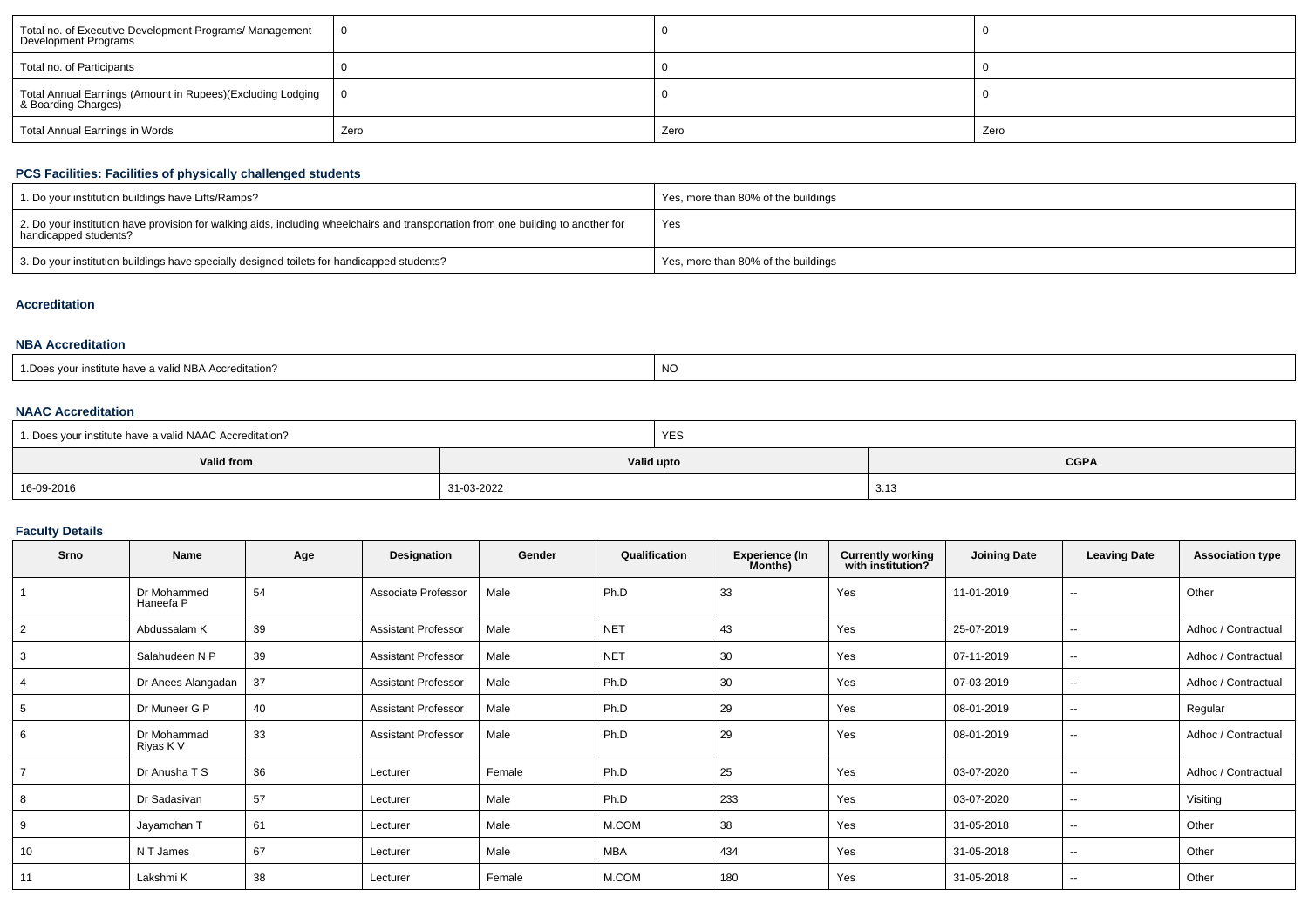| 12 | Ramakrishnan V           | 37 | Lecturer                   | Male   | CA                                               | 156 | Yes | 31-05-2018 | $\overline{\phantom{a}}$ | Other               |
|----|--------------------------|----|----------------------------|--------|--------------------------------------------------|-----|-----|------------|--------------------------|---------------------|
| 13 | Dr Biju M K              | 45 | Lecturer                   | Male   | Ph.D                                             | 240 | Yes | 31-05-2018 | $\overline{\phantom{a}}$ | Other               |
| 14 | Dr Basheer Ahamed<br>P V | 63 | Lecturer                   | Male   | Ph.D                                             | 492 | Yes | 21-10-2019 | $\overline{\phantom{a}}$ | Other               |
| 15 | Jyothi C                 | 59 | Lecturer                   | Female | M.A.(Economics)                                  | 252 | Yes | 15-06-2019 | $\overline{\phantom{a}}$ | Other               |
| 16 | Shahina K M              | 29 | Assistant Professor        | Female | M.Tech                                           | 52  | Yes | 27-06-2019 | $\overline{\phantom{a}}$ | Adhoc / Contractual |
| 17 | Dr Vivek P               | 34 | Assistant Professor        | Male   | Ph.D                                             | 45  | Yes | 28-06-2019 | $\overline{\phantom{a}}$ | Adhoc / Contractual |
| 18 | Dr Geena K P             | 38 | <b>Assistant Professor</b> | Female | Ph.D                                             | 42  | Yes | 03-07-2019 | $\ddotsc$                | Adhoc / Contractual |
| 19 | Prasoon V T              | 37 | Assistant Professor        | Male   | M.A                                              | 72  | Yes | 01-06-2019 | $\overline{\phantom{a}}$ | Adhoc / Contractual |
| 20 | Sony M                   | 31 | Assistant Professor        | Female | M. Phil                                          | 84  | Yes | 01-06-2019 | $\overline{\phantom{a}}$ | Adhoc / Contractual |
| 21 | Ranjith P R              | 32 | Other                      | Male   | M. Phil                                          | 66  | Yes | 01-06-2019 | $\overline{\phantom{a}}$ | Adhoc / Contractual |
| 22 | Dr Hema Joseph           | 49 | Assistant Professor        | Female | Ph.D                                             | 120 | Yes | 02-08-2019 | $\overline{\phantom{a}}$ | Adhoc / Contractual |
| 23 | Reshma K                 | 33 | Lecturer                   | Female | M.A                                              | 84  | Yes | 02-08-2019 | $\overline{\phantom{a}}$ | Visiting            |
| 24 | Suvrathan Gurukkal       | 68 | Other                      | Male   | P.G.Diploma                                      | 252 | Yes | 10-06-2019 | $\ddotsc$                | Visiting            |
| 25 | Sooraj Nambiar           | 42 | Other                      | Male   | Diploma                                          | 205 | Yes | 21-06-2019 | $\overline{\phantom{a}}$ | Visiting            |
| 26 | Ardhana M<br>Prabhash    | 25 | <b>Assistant Professor</b> | Female | <b>NET</b>                                       | 12  | Yes | 05-07-2019 | $\overline{\phantom{a}}$ | Adhoc / Contractual |
| 27 | Priya                    | 31 | Assistant Professor        | Female | <b>NET</b>                                       | 6   | Yes | 17-01-2020 | $\overline{\phantom{a}}$ | Other               |
| 28 | Sheela Thomas            | 46 | Assistant Professor        | Female | <b>NET</b>                                       | 199 | Yes | 27-08-2019 | $\overline{\phantom{a}}$ | Regular             |
| 29 | Sabina K Musthafa        | 36 | Assistant Professor        | Female | <b>NET</b>                                       | 156 | Yes | 06-06-2019 | $\overline{\phantom{a}}$ | Adhoc / Contractual |
| 30 | Aparna Ashok             | 30 | Assistant Professor        | Female | <b>NET</b>                                       | 42  | Yes | 06-06-2019 | $\overline{\phantom{a}}$ | Adhoc / Contractual |
| 31 | Sineesh Velikkuni        | 43 | Assistant Professor        | Male   | M.A                                              | 94  | Yes | 01-07-2019 | $\ddotsc$                | Adhoc / Contractual |
| 32 | Dr Vijisha P             | 36 | Assistant Professor        | Female | Ph.D                                             | 26  | Yes | 28-06-2019 | $\overline{\phantom{a}}$ | Adhoc / Contractual |
| 33 | Rajeesh U                | 32 | Assistant Professor        | Male   | <b>NET</b>                                       | 108 | Yes | 10-12-2019 | $\overline{\phantom{a}}$ | Other               |
| 34 | Praveen Kurian<br>Thomas | 33 | Lecturer                   | Male   | <b>NET</b>                                       | 89  | Yes | 04-12-2019 | $\overline{\phantom{a}}$ | Other               |
| 35 | Dulcie Vijayan           | 25 | Lecturer                   | Female | <b>NET</b>                                       | 18  | Yes | 20-01-2020 | $\ddotsc$                | Other               |
| 36 | Shafeeque K              | 35 | <b>Assistant Professor</b> | Male   | Ph.D                                             | 28  | Yes | 16-09-2019 | $\overline{\phantom{a}}$ | Adhoc / Contractual |
| 37 | Silpa T Anirudhan        | 28 | <b>Assistant Professor</b> | Female | M.A                                              | 22  | Yes | 01-08-2019 | $\overline{\phantom{a}}$ | Visiting            |
| 38 | Dr Anila KT              | 34 | <b>Assistant Professor</b> | Female | Ph.D                                             | 28  | Yes | 23-09-2019 | $\overline{\phantom{a}}$ | Adhoc / Contractual |
| 39 | Shihab P                 | 28 | <b>Assistant Professor</b> | Male   | M.A                                              | 20  | Yes | 09-12-2019 | $\overline{\phantom{a}}$ | Visiting            |
| 40 | Dr Jamaludheen E K       | 38 | <b>Assistant Professor</b> | Male   | Ph.D                                             | 20  | Yes | 09-12-2019 | $\overline{\phantom{a}}$ | Visiting            |
| 41 | Dr Rajashree E R         | 36 | <b>Assistant Professor</b> | Female | Ph.D                                             | 15  | Yes | 13-01-2020 | ۰.                       | Visiting            |
| 42 | Raju C V                 | 43 | <b>Assistant Professor</b> | Male   | MCJ: Masters of<br>Communication &<br>Journalism | 134 | Yes | 07-03-2019 | $\overline{\phantom{a}}$ | Adhoc / Contractual |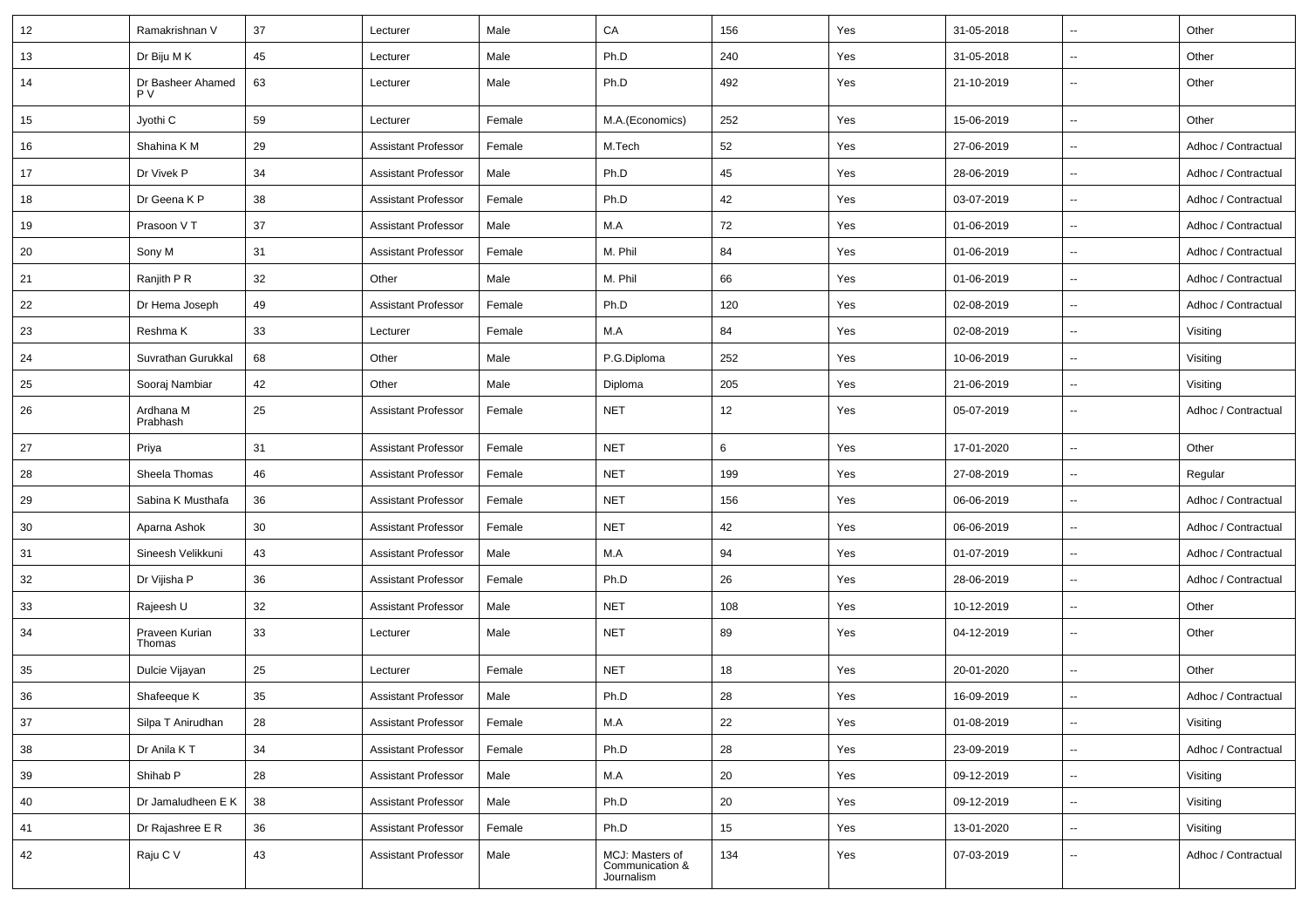| 43 | Dr Anupama K P           | 35 | <b>Assistant Professor</b>                          | Female | Ph.D       | 60  | Yes | 07-08-2019 | $\mathbf{u}$             | Adhoc / Contractual |
|----|--------------------------|----|-----------------------------------------------------|--------|------------|-----|-----|------------|--------------------------|---------------------|
| 44 | Preethy Thampan          | 32 | Lecturer                                            | Female | LLM        | 61  | Yes | 21-06-2019 | $\overline{\phantom{a}}$ | Other               |
| 45 | Veena Venugopal          | 31 | Lecturer                                            | Female | LLM        | 50  | Yes | 03-06-2019 | $\overline{\phantom{a}}$ | Other               |
| 46 | Dr Subha C C             | 41 | <b>Assistant Professor</b>                          | Female | Ph.D       | 139 | Yes | 08-11-2019 | $\overline{\phantom{a}}$ | Adhoc / Contractual |
| 47 | Salih C K                | 29 | <b>Assistant Professor</b>                          | Male   | M.LISc     | 45  | Yes | 03-07-2019 | $\overline{\phantom{a}}$ | Adhoc / Contractual |
| 48 | Hafsath Adattil          | 29 | <b>Assistant Professor</b>                          | Female | M.LISc     | 8   | Yes | 25-11-2019 | $\overline{\phantom{a}}$ | Adhoc / Contractual |
| 49 | Dr Punya<br>Premarajan   | 34 | <b>Assistant Professor</b>                          | Female | Ph.D       | 29  | Yes | 17-07-2019 | $\sim$                   | Adhoc / Contractual |
| 50 | Jabir B                  | 29 | <b>Assistant Professor</b>                          | Male   | M. Phil    | 60  | Yes | 04-06-2019 | $\ddotsc$                | Other               |
| 51 | Dr Shahana V A           | 32 | <b>Assistant Professor</b>                          | Female | Ph.D       | 30  | Yes | 06-02-2019 | $\overline{\phantom{a}}$ | Regular             |
| 52 | Dr Haseena K P A         | 32 | <b>Assistant Professor</b>                          | Female | Ph.D       | 29  | Yes | 11-07-2019 | $\overline{\phantom{a}}$ | Adhoc / Contractual |
| 53 | Dr C D Ravikumar         | 46 | Associate Professor                                 | Male   | Ph.D       | 182 | Yes | 24-05-2006 | $\overline{\phantom{a}}$ | Regular             |
| 54 | Dr Zabeena<br>Hameed     | 47 | <b>Assistant Professor</b>                          | Female | Ph.D       | 216 | Yes | 12-02-2009 | $\overline{\phantom{a}}$ | Regular             |
| 55 | Dr K V<br>Ramachandran   | 60 | Professor                                           | Male   | Ph.D       | 348 | Yes | 13-02-2009 | $\overline{\phantom{a}}$ | Regular             |
| 56 | Dr Libu K Alexander      | 44 | <b>Assistant Professor</b>                          | Male   | Ph.D       | 112 | Yes | 28-03-2012 | $\overline{\phantom{a}}$ | Regular             |
| 57 | Dr N K<br>Sundareswaran  | 57 | Professor                                           | Male   | Ph.D       | 324 | Yes | 24-12-2008 | $\overline{\phantom{a}}$ | Regular             |
| 58 | Dr Mohamed<br>Musthafa M | 54 | Professor                                           | Male   | Ph.D       | 268 | Yes | 06-03-1999 | $\overline{\phantom{a}}$ | Regular             |
| 59 | Dr K K<br>Geethakumary   | 54 | Dean / Principal /<br>Director / Vice<br>Chancellor | Female | Ph.D       | 324 | Yes | 13-04-2004 | $\overline{\phantom{a}}$ | Regular             |
| 60 | Dr Savithri A            | 39 | <b>Assistant Professor</b>                          | Female | Ph.D       | 87  | Yes | 25-06-2018 | $\overline{\phantom{a}}$ | Regular             |
| 61 | Dr Sreejesh N P          | 38 | <b>Assistant Professor</b>                          | Male   | Ph.D       | 45  | Yes | 04-07-2018 | $\overline{\phantom{a}}$ | Adhoc / Contractual |
| 62 | Dr Shyjan D              | 43 | Associate Professor                                 | Male   | Ph.D       | 168 | Yes | 10-06-2009 | $\sim$                   | Regular             |
| 63 | Dr Deepa V D             | 32 | <b>Assistant Professor</b>                          | Female | Ph.D       | 12  | Yes | 08-08-2018 | $\overline{\phantom{a}}$ | Adhoc / Contractual |
| 64 | K P Rejula Helan         | 39 | <b>Assistant Professor</b>                          | Female | Ph.D       | 168 | Yes | 10-07-2018 | $\overline{\phantom{a}}$ | Adhoc / Contractual |
| 65 | Prinsha K P              | 31 | <b>Assistant Professor</b>                          | Female | <b>NET</b> | 12  | Yes | 10-12-2018 | ۰.                       | Adhoc / Contractual |
| 66 | Dr K X Joseph            | 63 | Lecturer                                            | Male   | Ph.D       | 360 | Yes | 12-11-2018 |                          | Other               |
| 67 | Dr P Raveendran          | 54 | Professor                                           | Male   | Ph.D       | 180 | Yes | 30-12-2005 | $\overline{\phantom{a}}$ | Regular             |
| 68 | Dr N K Renuka            | 48 | Professor                                           | Female | Ph.D       | 199 | Yes | 04-07-2004 | $\overline{\phantom{a}}$ | Regular             |
| 69 | Dr M T Ramesan           | 53 | Associate Professor                                 | Male   | Ph.D       | 178 | Yes | 10-01-2005 | $\overline{\phantom{a}}$ | Regular             |
| 70 | Dr Abraham<br>Josesph    | 53 | Professor                                           | Male   | Ph.D       | 336 | Yes | 30-09-2005 | $\overline{\phantom{a}}$ | Regular             |
| 71 | Dr Yahya A I             | 52 | Associate Professor                                 | Male   | Ph.D       | 286 | Yes | 29-05-2005 | $\overline{\phantom{a}}$ | Regular             |
| 72 | Dr K Jayakumar           | 56 | Professor                                           | Male   | Ph.D       | 290 | Yes | 19-09-1996 | ۰.                       | Regular             |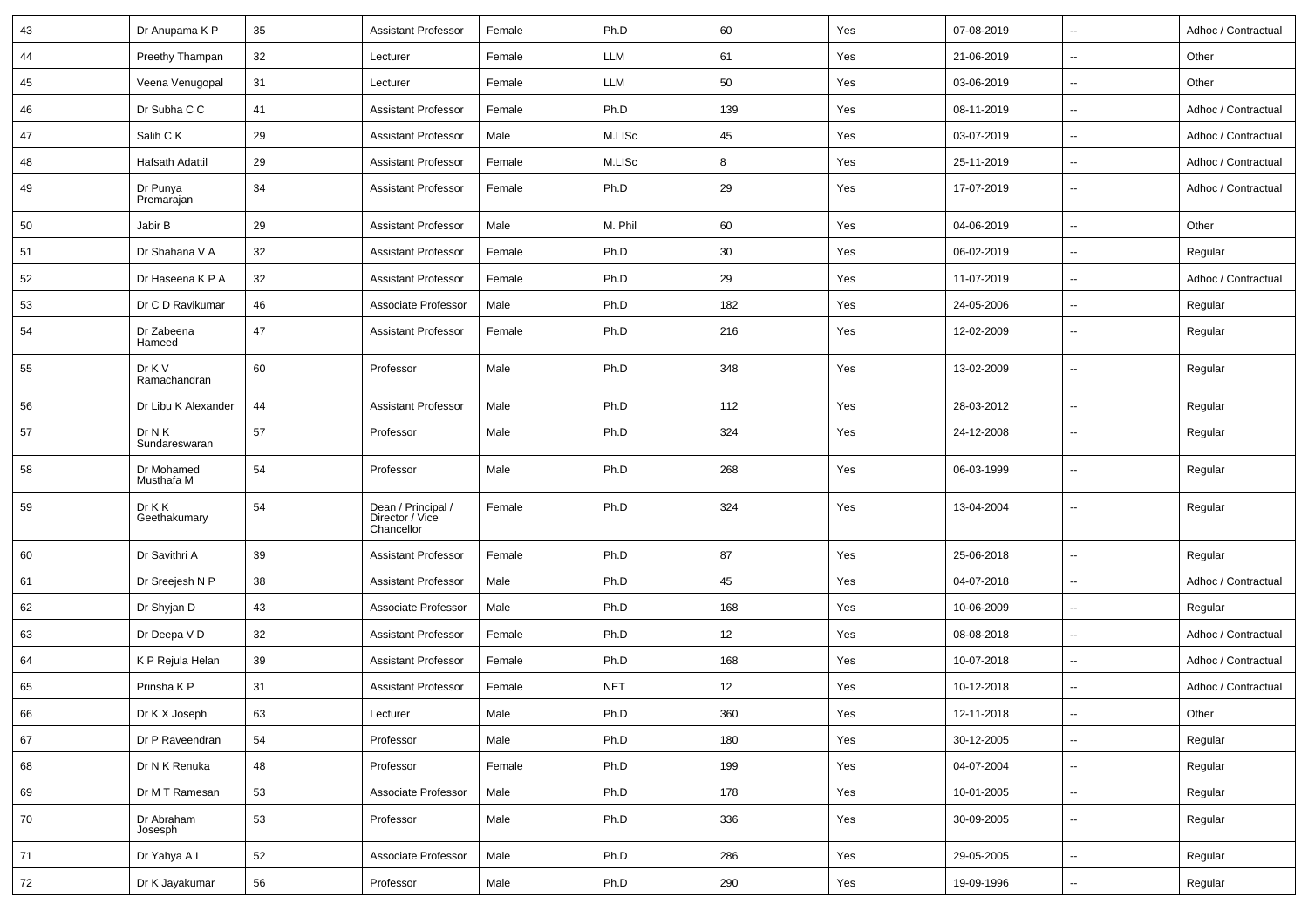| 73  | Dr Manoharan M            | 58     | Professor                  | Male   | Ph.D            | 367 | Yes | 25-04-1990 | $\overline{\phantom{a}}$ | Regular             |
|-----|---------------------------|--------|----------------------------|--------|-----------------|-----|-----|------------|--------------------------|---------------------|
| 74  | Dr C Chandran             | 59     | Professor                  | Male   | Ph.D            | 352 | Yes | 14-03-1991 | $\overline{\phantom{a}}$ | Regular             |
| 75  | Dr Adarsh P               | 37     | <b>Assistant Professor</b> | Male   | Ph.D            | 99  | Yes | 04-06-2018 | $\sim$                   | Adhoc / Contractual |
| 76  | Dr B Johnson              | 59     | Professor                  | Male   | Ph.D            | 430 | Yes | 10-09-2009 | $\overline{\phantom{a}}$ | Regular             |
| 77  | Dr M A Joseph             | 60     | Professor                  | Male   | Ph.D            | 312 | Yes | 18-01-1995 | $\sim$                   | Regular             |
| 78  | Dr E K Satheesh           | 52     | Professor                  | Male   | Ph.D            | 315 | Yes | 28-03-2008 | $\sim$                   | Regular             |
| 79  | Dr Preethi T M            | 34     | Assistant Professor        | Female | Ph.D            | 29  | Yes | 09-07-2018 | $\sim$                   | Adhoc / Contractual |
| 80  | Dr Sreeja R               | 43     | Lecturer                   | Female | Ph.D            | 99  | Yes | 01-01-2019 | $\overline{\phantom{a}}$ | Adhoc / Contractual |
| 81  | Dr Ancy Bay P C           | 39     | <b>Assistant Professor</b> | Female | Ph.D            | 23  | Yes | 07-01-2019 | $\sim$                   | Adhoc / Contractual |
| 82  | Dr Jimly P                | 39     | Assistant Professor        | Female | Ph.D            | 21  | Yes | 07-01-2019 | $\sim$                   | Adhoc / Contractual |
| 83  | Dr Sreekala M             | 41     | <b>Assistant Professor</b> | Female | Ph.D            | 120 | Yes | 02-08-2018 | $\overline{\phantom{a}}$ | Regular             |
| 84  | Sameer Babu Kavad         | 45     | <b>Assistant Professor</b> | Male   | M. Phil         | 85  | Yes | 07-01-2019 | $\sim$                   | Adhoc / Contractual |
| 85  | Dr Kishore<br>Sridharan   | 35     | <b>Assistant Professor</b> | Male   | Ph.D            | 81  | Yes | 08-11-2019 | $\overline{\phantom{a}}$ | Regular             |
| 86  | Dr Shiva Rahman Z         | 40     | <b>Assistant Professor</b> | Male   | <b>MCA</b>      | 21  | Yes | 22-08-2019 | $\sim$                   | Adhoc / Contractual |
| 87  | Dr Nafih<br>Cherappurath  | 32     | Assistant Professor        | Male   | Ph.D            | 29  | Yes | 26-08-2019 | $\sim$                   | Adhoc / Contractual |
| 88  | Ahamed Faiz P A           | 27     | Assistant Professor        | Male   | M. Phil         | 39  | Yes | 19-08-2019 | $\overline{\phantom{a}}$ | Adhoc / Contractual |
| 89  | Shafna M V                | 35     | Assistant Professor        | Female | M.Sc.           | 21  | Yes | 31-10-2019 | $\sim$                   | Adhoc / Contractual |
| 90  | Subheesh K V              | 32     | Assistant Professor        | Male   | M. Phil         | 12  | Yes | 16-07-2019 | $\sim$                   | Adhoc / Contractual |
| 91  | Barsheena Mumthas         | 31     | <b>Assistant Professor</b> | Female | M.A.(Sociology) | 61  | Yes | 10-04-2019 | $\sim$                   | Adhoc / Contractual |
| 92  | Dr M Dileepkumar          | 30     | <b>Assistant Professor</b> | Male   | Ph.D            | 24  | Yes | 17-07-2019 | $\sim$                   | Regular             |
| 93  | Ann Sania                 | 26     | <b>Assistant Professor</b> | Female | M.Sc.           | 24  | Yes | 17-07-2019 | $\overline{\phantom{a}}$ | Adhoc / Contractual |
| 94  | Dr Ranjith C K            | 38     | <b>Assistant Professor</b> | Male   | Ph.D            | 29  | Yes | 11-07-2019 | $\overline{a}$           | Adhoc / Contractual |
| 95  | Dr Moideenkutty A B       | 57     | Professor                  | Male   | Ph.D            | 304 | Yes | 16-12-1998 | $\overline{\phantom{a}}$ | Regular             |
| 96  | Dr K K Abdul<br>Majeed    | 46     | Assistant Professor        | Male   | Ph.D            | 215 | Yes | 15-12-2008 | $\overline{\phantom{a}}$ | Regular             |
| 97  | Dr Baby Shari P A         | 48     | Professor                  | Female | Ph.D            | 261 | Yes | 11-09-1998 | $\overline{\phantom{a}}$ | Regular             |
| 98  | Dr Rajani<br>Ramachandran | 45     | <b>Assistant Professor</b> | Female | Ph.D            | 150 | Yes | 13-01-2009 | $\overline{\phantom{a}}$ | Regular             |
| 99  | Sruthi Bahuleyan R        | $30\,$ | Lecturer                   | Female | LLM             | 43  | Yes | 03-12-2018 | $\overline{\phantom{a}}$ | Other               |
| 100 | Dr Rathy M C              | 41     | <b>Assistant Professor</b> | Female | Ph.D            | 43  | Yes | 30-11-2018 | $\ddot{\phantom{1}}$     | Adhoc / Contractual |
| 101 | Dr T R Shanthi            | 46     | <b>Assistant Professor</b> | Female | Ph.D            | 59  | Yes | 02-07-2018 | $\ddot{\phantom{1}}$     | Adhoc / Contractual |
| 102 | Dr Shamili V K            | 35     | <b>Assistant Professor</b> | Female | M. Phil         | 35  | Yes | 07-01-2019 | $\overline{\phantom{a}}$ | Adhoc / Contractual |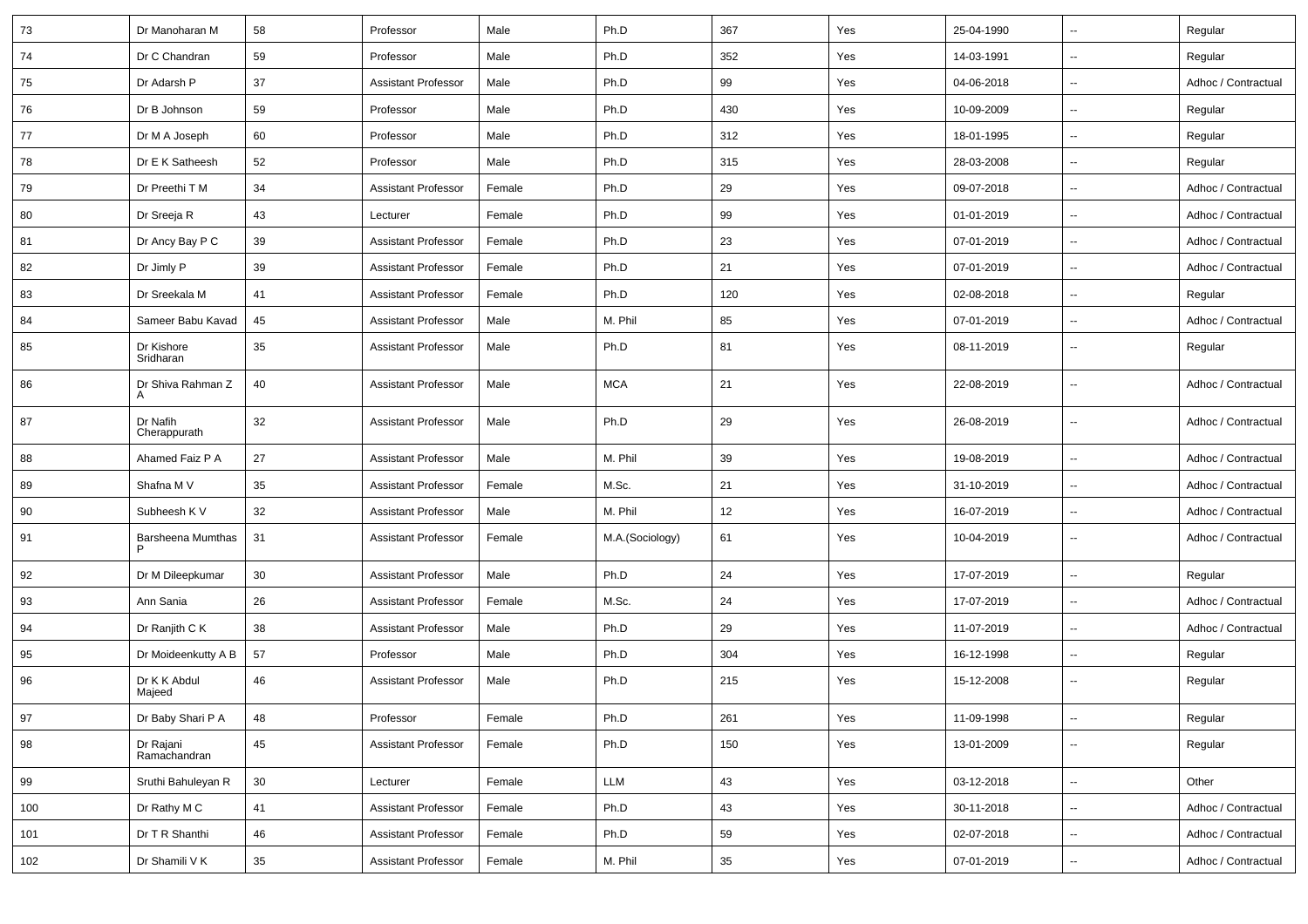| 103 | Dr N P Hafiz<br>Mohamad        | 66 | Lecturer                                            | Male   | Ph.D       | 475 | Yes | 02-07-2018 | $\overline{\phantom{a}}$ | Adhoc / Contractual |
|-----|--------------------------------|----|-----------------------------------------------------|--------|------------|-----|-----|------------|--------------------------|---------------------|
| 104 | Dr Vasudevan T M               | 51 | Professor                                           | Male   | Ph.D       | 339 | Yes | 04-01-1995 | Ξ.                       | Regular             |
| 105 | Dr Mohammed<br>Haneefa K       | 48 | Professor                                           | Male   | Ph.D       | 216 | Yes | 02-09-2009 | $\overline{\phantom{a}}$ | Regular             |
| 106 | Dr Abdul Majeed E              | 48 | <b>Assistant Professor</b>                          | Male   | Ph.D       | 168 | Yes | 17-08-2012 | Ξ.                       | Regular             |
| 107 | Dr Jisha C K                   | 40 | <b>Assistant Professor</b>                          | Female | Ph.D       | 120 | Yes | 25-07-2016 | $\overline{\phantom{a}}$ | Regular             |
| 108 | Dr Sakeer Hussain<br>V P       | 46 | Dean / Principal /<br>Director / Vice<br>Chancellor | Male   | Ph.D       | 264 | Yes | 01-08-2012 | $\overline{\phantom{a}}$ | Regular             |
| 109 | Dr L Thomaskutty               | 56 | Professor                                           | Male   | Ph.D       | 274 | Yes | 26-09-1998 | $\overline{\phantom{a}}$ | Regular             |
| 110 | Dr P Somanadhan                | 56 | Professor                                           | Male   | Ph.D       | 259 | Yes | 11-02-1999 | $\overline{\phantom{a}}$ | Regular             |
| 111 | Dr M B Manoj                   | 49 | <b>Assistant Professor</b>                          | Male   | Ph.D       | 112 | Yes | 27-03-2012 | $\overline{\phantom{a}}$ | Regular             |
| 112 | Dr R V M Divakaran             | 50 | Professor                                           | Male   | Ph.D       | 299 | Yes | 04-01-2006 | Ξ.                       | Regular             |
| 113 | Dr Hameed A                    | 49 | Associate Professor                                 | Male   | Ph.D       | 184 | Yes | 19-11-2010 | Щ,                       | Regular             |
| 114 | Dr Bindhu C M                  | 51 | Professor                                           | Female | Ph.D       | 288 | Yes | 01-11-2017 | $\overline{\phantom{a}}$ | Regular             |
| 115 | Dr Abdul Gafoor K              | 51 | Professor                                           | Male   | Ph.D       | 288 | Yes | 05-06-2006 | $\overline{\phantom{a}}$ | Regular             |
| 116 | Dr Baiju K Nath                | 55 | Professor                                           | Male   | Ph.D       | 102 | Yes | 11-02-2009 | $\overline{\phantom{a}}$ | Regular             |
| 117 | Dr Vasumathi T                 | 53 | <b>Assistant Professor</b>                          | Female | Ph.D       | 144 | Yes | 13-02-2009 | $\overline{\phantom{a}}$ | Regular             |
| 118 | Dr C Naseema                   | 56 | Professor                                           | Female | Ph.D       | 324 | Yes | 01-03-1995 | Щ,                       | Regular             |
| 119 | Dr K P Meera                   | 58 | Professor                                           | Female | Ph.D       | 312 | Yes | 20-04-2006 | $\overline{\phantom{a}}$ | Regular             |
| 120 | Dr Jibin V K                   | 37 | <b>Assistant Professor</b>                          | Male   | Ph.D       | 6   | Yes | 02-07-2018 | $\overline{\phantom{a}}$ | Regular             |
| 121 | Dr Pradeep A K                 | 57 | <b>Assistant Professor</b>                          | Male   | Ph.D       | 84  | Yes | 05-09-2012 | --                       | Regular             |
| 122 | Dr Harilal C C                 | 50 | Professor                                           | Male   | Ph.D       | 216 | Yes | 18-03-2009 | $\overline{\phantom{a}}$ | Regular             |
| 123 | Dr Shamina M                   | 44 | <b>Assistant Professor</b>                          | Female | Ph.D       | 120 | Yes | 24-03-2012 | $\overline{\phantom{a}}$ | Regular             |
| 124 | Dr Sunoj Kumar P               | 51 | <b>Assistant Professor</b>                          | Male   | Ph.D       | 132 | Yes | 07-03-2009 | $\overline{\phantom{a}}$ | Regular             |
| 125 | Dr John E Thoppil              | 56 | Professor                                           | Male   | Ph.D       | 312 | Yes | 09-03-1995 | $\overline{\phantom{a}}$ | Regular             |
| 126 | Dr JoseT Puthur                | 49 | Professor                                           | Male   | Ph.D       | 216 | Yes | 11-03-2009 | $\overline{\phantom{a}}$ | Regular             |
| 127 | Dr Radhakrishnan V<br>V        | 57 | Professor                                           | Male   | Ph.D       | 396 | Yes | 01-03-2011 | $\overline{\phantom{a}}$ | Regular             |
| 128 | Dr Yusuf A                     | 52 | <b>Assistant Professor</b>                          | Male   | Ph.D       | 196 | Yes | 04-03-2009 | Щ,                       | Regular             |
| 129 | Dr Lajish V L                  | 46 | <b>Assistant Professor</b>                          | Male   | Ph.D       | 228 | Yes | 17-01-2011 | Щ,                       | Regular             |
| 130 | K A Manjula                    | 47 | <b>Assistant Professor</b>                          | Female | <b>NET</b> | 234 | Yes | 02-04-2011 | Ξ.                       | Regular             |
| 131 | Dr Muhammadali N               | 51 | Associate Professor                                 | Male   | Ph.D       | 301 | Yes | 05-01-2005 | Ξ.                       | Regular             |
| 132 | Dr Nuaiman K A                 | 37 | <b>Assistant Professor</b>                          | Male   | Ph.D       | 79  | Yes | 07-01-2018 | $\sim$                   | Regular             |
| 133 | Mujeebu Rahman<br>Vazhakkunnan | 39 | <b>Assistant Professor</b>                          | Male   | M. Phil    | 68  | Yes | 07-01-2018 | Щ,                       | Adhoc / Contractual |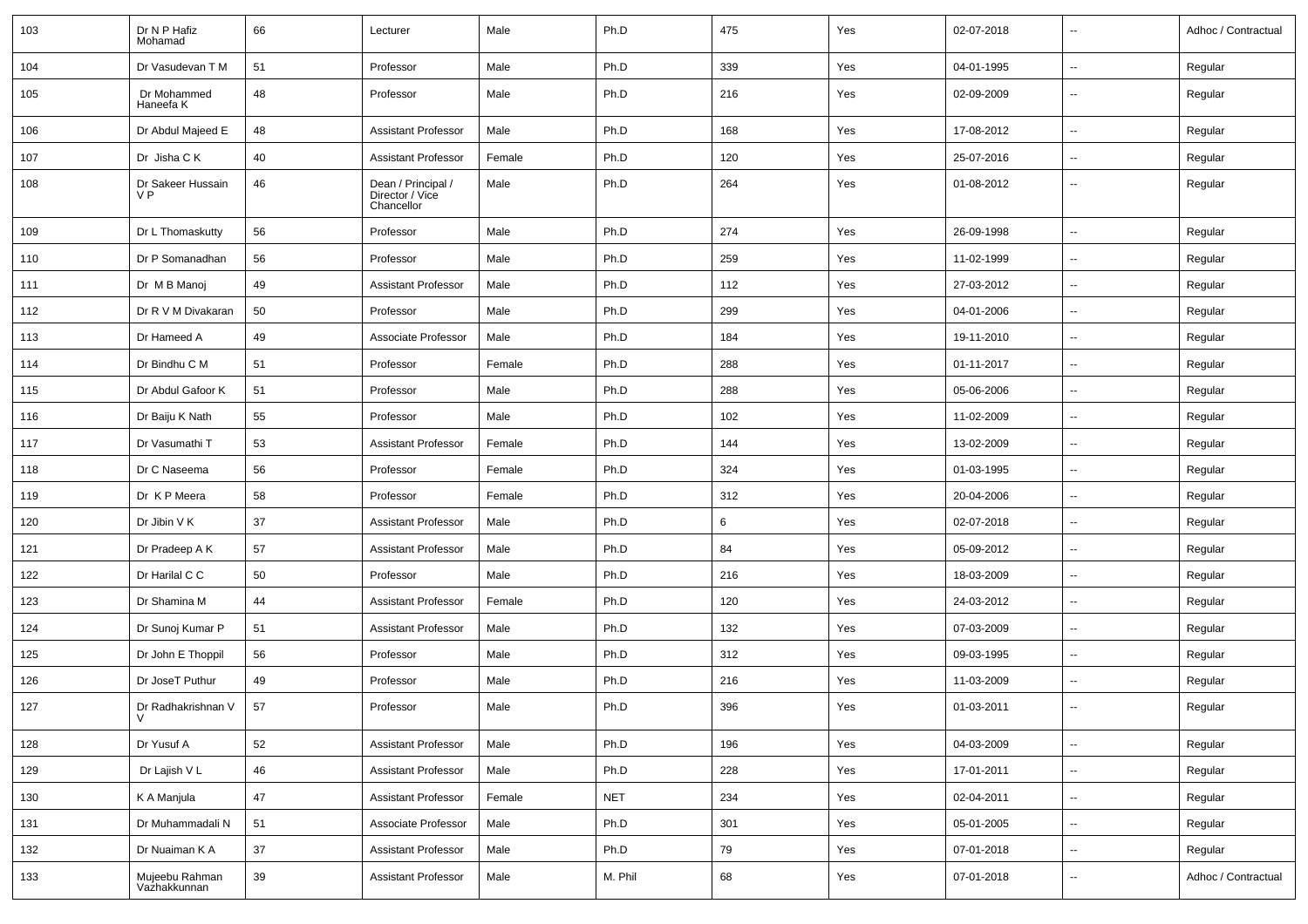| 134 | Dr Ubaid V P C             | 37 | <b>Assistant Professor</b> | Male   | Ph.D    | 60  | Yes | 07-01-2018 | $\overline{\phantom{a}}$ | Visiting            |
|-----|----------------------------|----|----------------------------|--------|---------|-----|-----|------------|--------------------------|---------------------|
| 135 | Chitra                     | 33 | <b>Assistant Professor</b> | Female | M. Phil | 38  | Yes | 12-11-2018 | $\mathbf{u}$             | Adhoc / Contractual |
| 136 | Dr Ahammadu<br>Zirajuddeen | 34 | <b>Assistant Professor</b> | Male   | Ph.D    | 35  | Yes | 07-08-2018 | $\overline{\phantom{a}}$ | Adhoc / Contractual |
| 137 | Shabeesh P                 | 28 | <b>Assistant Professor</b> | Male   | M.A     | 31  | Yes | 07-08-2018 | $\overline{\phantom{a}}$ | Visiting            |
| 138 | Sumesh K V                 | 33 | <b>Assistant Professor</b> | Male   | M. Phil | 28  | Yes | 07-08-2018 | $\overline{\phantom{a}}$ | Visiting            |
| 139 | Sanil Kumar M S            | 34 | <b>Assistant Professor</b> | Male   | M. Phil | 59  | Yes | 07-01-2018 | $\overline{\phantom{a}}$ | Visiting            |
| 140 | Lizy                       | 53 | <b>Assistant Professor</b> | Female | M.A     | 51  | Yes | 07-01-2018 | $\overline{\phantom{a}}$ | Visiting            |
| 141 | Dr P P Pradyumnan          | 50 | Professor                  | Male   | Ph.D    | 299 | Yes | 23-08-1996 | $\overline{\phantom{a}}$ | Regular             |
| 142 | Dr K K Elyas               | 55 | Professor                  | Male   | Ph.D    | 268 | Yes | 20-03-2009 | $\overline{\phantom{a}}$ | Regular             |
| 143 | Dr Smitha V B              | 43 | <b>Assistant Professor</b> | Female | Ph.D    | 134 | Yes | 22-11-2010 | $\overline{\phantom{a}}$ | Regular             |
| 144 | Dr Gopinathan C            | 51 | Associate Professor        | Male   | Ph.D    | 300 | Yes | 30-11-1996 | $\overline{\phantom{a}}$ | Regular             |
| 145 | Dr A M Vinodkumar          | 54 | Professor                  | Male   | Ph.D    | 150 | Yes | 27-01-2009 | $\overline{\phantom{a}}$ | Regular             |
| 146 | Dr Mohamed Shahin<br>TН    | 50 | <b>Assistant Professor</b> | Male   | Ph.D    | 183 | Yes | 05-04-2006 | $\overline{\phantom{a}}$ | Regular             |
| 147 | Dr Antony Joseph           | 59 | Professor                  | Male   | Ph.D    | 296 | Yes | 28-11-1996 | $\overline{\phantom{a}}$ | Regular             |
| 148 | Dr Neethulal V             | 31 | <b>Assistant Professor</b> | Female | Ph.D    | 60  | Yes | 04-07-2018 | $\overline{\phantom{a}}$ | Regular             |
| 149 | Eldhose N J                | 30 | <b>Assistant Professor</b> | Male   | M. Phil | 32  | Yes | 16-07-2019 | $\overline{\phantom{a}}$ | Adhoc / Contractual |
| 150 | Dr Umer Thasneem           | 50 | <b>Assistant Professor</b> | Male   | Ph.D    | 300 | Yes | 03-04-2012 | $\overline{\phantom{a}}$ | Regular             |
| 151 | Dr Janaky<br>Sreedharan    | 55 | Professor                  | Female | Ph.D    | 312 | Yes | 21-06-2002 | $\overline{\phantom{a}}$ | Regular             |
| 152 | Dr M V Narayanan           | 59 | Professor                  | Male   | Ph.D    | 420 | Yes | 07-04-1995 | $\overline{\phantom{a}}$ | Regular             |
| 153 | Dr K M Sherrif             | 58 | Associate Professor        | Male   | Ph.D    | 408 | Yes | 06-01-2009 | $\overline{\phantom{a}}$ | Regular             |
| 154 | Dr Sindhu<br>Swaminathan   | 51 | <b>Assistant Professor</b> | Female | Ph.D    | 203 | Yes | 02-09-2010 | $\mathbf{u}$             | Regular             |
| 155 | Dr Deepa K G               | 41 | <b>Assistant Professor</b> | Female | Ph.D    | 116 | Yes | 03-12-2018 | $\overline{\phantom{a}}$ | Adhoc / Contractual |
| 156 | Dr Divya P                 | 36 | <b>Assistant Professor</b> | Female | Ph.D    | 53  | Yes | 02-07-2018 | $\overline{\phantom{a}}$ | Adhoc / Contractual |
| 157 | Dr Lakshmykanth T<br>M     | 36 | <b>Assistant Professor</b> | Male   | Ph.D    | 30  | Yes | 03-12-2018 | $\overline{\phantom{a}}$ | Adhoc / Contractual |
| 158 | Dr Nijisha P               | 32 | <b>Assistant Professor</b> | Female | Ph.D    | 30  | Yes | 10-12-2018 | ۰.                       | Other               |
| 159 | Dr Pushpalatha E           | 54 | Associate Professor        | Female | Ph.D    | 209 | Yes | 05-04-2006 | $\overline{\phantom{a}}$ | Regular             |
| 160 | Dr E M Manogem             | 48 | Associate Professor        | Female | Ph.D    | 183 | Yes | 05-04-2006 | $\overline{\phantom{a}}$ | Regular             |
| 161 | Dr Y Shibu<br>Vardhanan    | 51 | Associate Professor        | Male   | Ph.D    | 192 | Yes | 12-04-2006 | $\overline{\phantom{a}}$ | Regular             |
| 162 | Dr K C Chitra              | 47 | Associate Professor        | Female | Ph.D    | 183 | Yes | 07-04-2006 | $\overline{\phantom{a}}$ | Regular             |
| 163 | Dr C D Sebastian           | 47 | Associate Professor        | Male   | Ph.D    | 214 | Yes | 05-04-2006 | $\overline{\phantom{a}}$ | Regular             |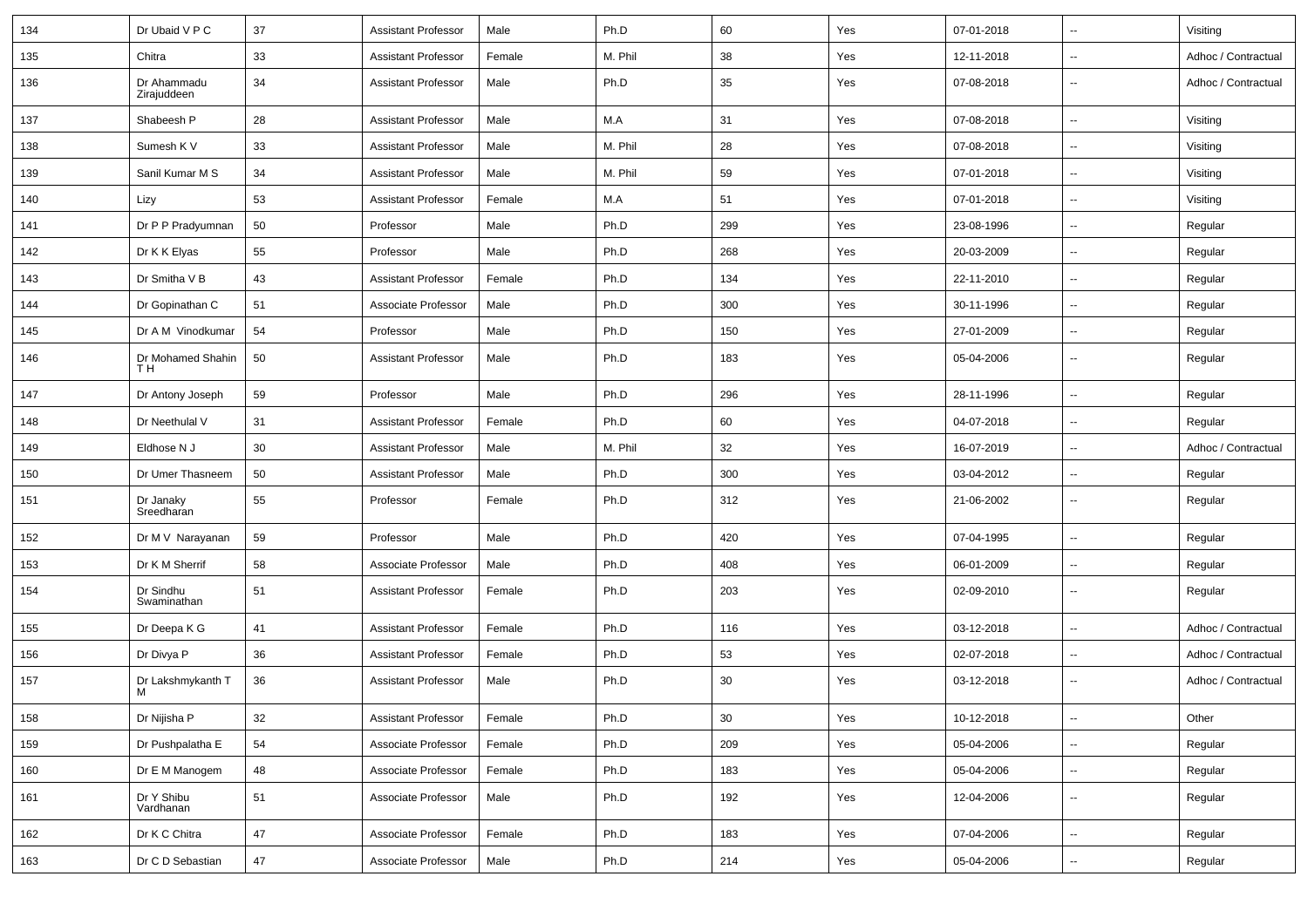| 164 | Dr Zubair<br>Medammal        | 53 | <b>Assistant Professor</b> | Male   | Ph.D       | 106 | Yes | 05-09-2012 | $\overline{\phantom{a}}$ | Regular             |
|-----|------------------------------|----|----------------------------|--------|------------|-----|-----|------------|--------------------------|---------------------|
| 165 | Dr Nasser M                  | 58 | Professor                  | Male   | Ph.D       | 271 | Yes | 20-01-1999 | $\overline{\phantom{a}}$ | Regular             |
| 166 | Dr Kannan V M                | 57 | Professor                  | Male   | Ph.D       | 250 | Yes | 07-04-2006 | ⊷.                       | Regular             |
| 167 | Dr R Sethunath               | 57 | Professor                  | Male   | Ph.D       | 317 | Yes | 12-01-2006 | $\overline{\phantom{a}}$ | Regular             |
| 168 | Dr V K Subramanian           | 55 | Professor                  | Male   | Ph.D       | 285 | Yes | 11-02-2009 | --                       | Regular             |
| 169 | Dr Fatima Jeem M             | 51 | Associate Professor        | Female | Ph.D       | 311 | Yes | 09-11-1998 | --                       | Regular             |
| 170 | Dr Margret V G               | 59 | Professor                  | Female | Ph.D       | 407 | Yes | 13-02-2009 | $\overline{\phantom{a}}$ | Regular             |
| 171 | Dr Pramod<br>Kovvaparath     | 48 | Professor                  | Male   | Ph.D       | 300 | Yes | 18-01-2006 | $\overline{\phantom{a}}$ | Regular             |
| 172 | Dr Shahla K P                | 32 | <b>Assistant Professor</b> | Female | Ph.D       | 30  | Yes | 08-10-2018 | $\overline{\phantom{a}}$ | Adhoc / Contractual |
| 173 | Dr Remya Joseph              | 34 | <b>Assistant Professor</b> | Female | Ph.D       | 23  | Yes | 08-10-2018 | $\overline{\phantom{a}}$ | Adhoc / Contractual |
| 174 | Dr Asivani K                 | 35 | Lecturer                   | Female | Ph.D       | 36  | Yes | 04-06-2018 | $\overline{\phantom{a}}$ | Other               |
| 175 | Dr Anil Kumar V              | 57 | Professor                  | Male   | Ph.D       | 307 | Yes | 27-01-2009 | --                       | Regular             |
| 176 | Dr Preethi<br>Kuttipulackal  | 48 | Associate Professor        | Female | Ph.D       | 283 | Yes | 12-10-1998 | --                       | Regular             |
| 177 | Dr Raji Pilakkatt            | 59 | Professor                  | Female | Ph.D       | 406 | Yes | 14-03-1990 | --                       | Regular             |
| 178 | Dr Sini P                    | 41 | <b>Assistant Professor</b> | Female | Ph.D       | 141 | Yes | 10-09-2010 | $\overline{\phantom{a}}$ | Regular             |
| 179 | Dr Moly Kuruvilla            | 59 | Professor                  | Female | Ph.D       | 190 | Yes | 30-09-2005 | $\overline{\phantom{a}}$ | Regular             |
| 180 | Mini Sukumar                 | 56 | <b>Assistant Professor</b> | Female | <b>NET</b> | 189 | Yes | 10-01-2005 | ⊷.                       | Regular             |
| 181 | Layana Aanand                | 37 | <b>Assistant Professor</b> | Female | <b>NET</b> | 108 | Yes | 08-06-2012 | --                       | Regular             |
| 182 | Dr Dayaana K                 | 38 | <b>Assistant Professor</b> | Female | Ph.D       | 35  | Yes | 13-08-2018 | --                       | Adhoc / Contractual |
| 183 | Hameeda C K                  | 39 | <b>Assistant Professor</b> | Female | M. Phil    | 24  | Yes | 28-06-2019 | --                       | Adhoc / Contractual |
| 184 | Dr Sunil Kumar S             | 46 | <b>Assistant Professor</b> | Male   | Ph.D       | 312 | Yes | 31-08-2010 | --                       | Regular             |
| 185 | Vinod V N                    | 48 | <b>Assistant Professor</b> | Male   | M.A        | 228 | Yes | 20-11-2004 | $\overline{\phantom{a}}$ | Regular             |
| 186 | Dr Shibu S Kottaram          | 52 | <b>Assistant Professor</b> | Male   | Ph.D       | 348 | Yes | 20-11-2004 | ⊷.                       | Regular             |
| 187 | Dr Sreejith R                | 43 | <b>Assistant Professor</b> | Male   | Ph.D       | 168 | Yes | 31-08-2010 | --                       | Regular             |
| 188 | Najumul Shahi A              | 50 | <b>Assistant Professor</b> | Female | M. Phil    | 228 | Yes | 19-11-2004 |                          | Regular             |
| 189 | Dr Manikandan K              | 47 | Lecturer                   | Male   | Ph.D       | 272 | Yes | 02-06-2002 | Щ,                       | Adhoc / Contractual |
| 190 | Ritu Mohan                   | 30 | <b>Assistant Professor</b> | Female | M. Phil    | 120 | Yes | 09-07-2018 | ц.                       | Adhoc / Contractual |
| 191 | Dr Surabhi M S               | 37 | <b>Assistant Professor</b> | Female | Ph.D       | 53  | Yes | 04-06-2018 | $\overline{\phantom{a}}$ | Regular             |
| 192 | Jebin J B                    | 40 | Assistant Professor        | Male   | M. Phil    | 84  | Yes | 09-07-2018 | $\sim$                   | Adhoc / Contractual |
| 193 | Atheetha Unni                | 31 | <b>Assistant Professor</b> | Female | M.A        | 84  | Yes | 01-06-2018 | $\overline{\phantom{a}}$ | Visiting            |
| 194 | Dr Jayalakshmi<br>Nandakumar | 44 | <b>Assistant Professor</b> | Female | Ph.D       | 132 | Yes | 01-06-2018 | $\overline{\phantom{a}}$ | Visiting            |
| 195 | P B Nandakumar               | 52 | <b>Assistant Professor</b> | Male   | M.A        | 132 | Yes | 01-06-2018 | $\sim$                   | Visiting            |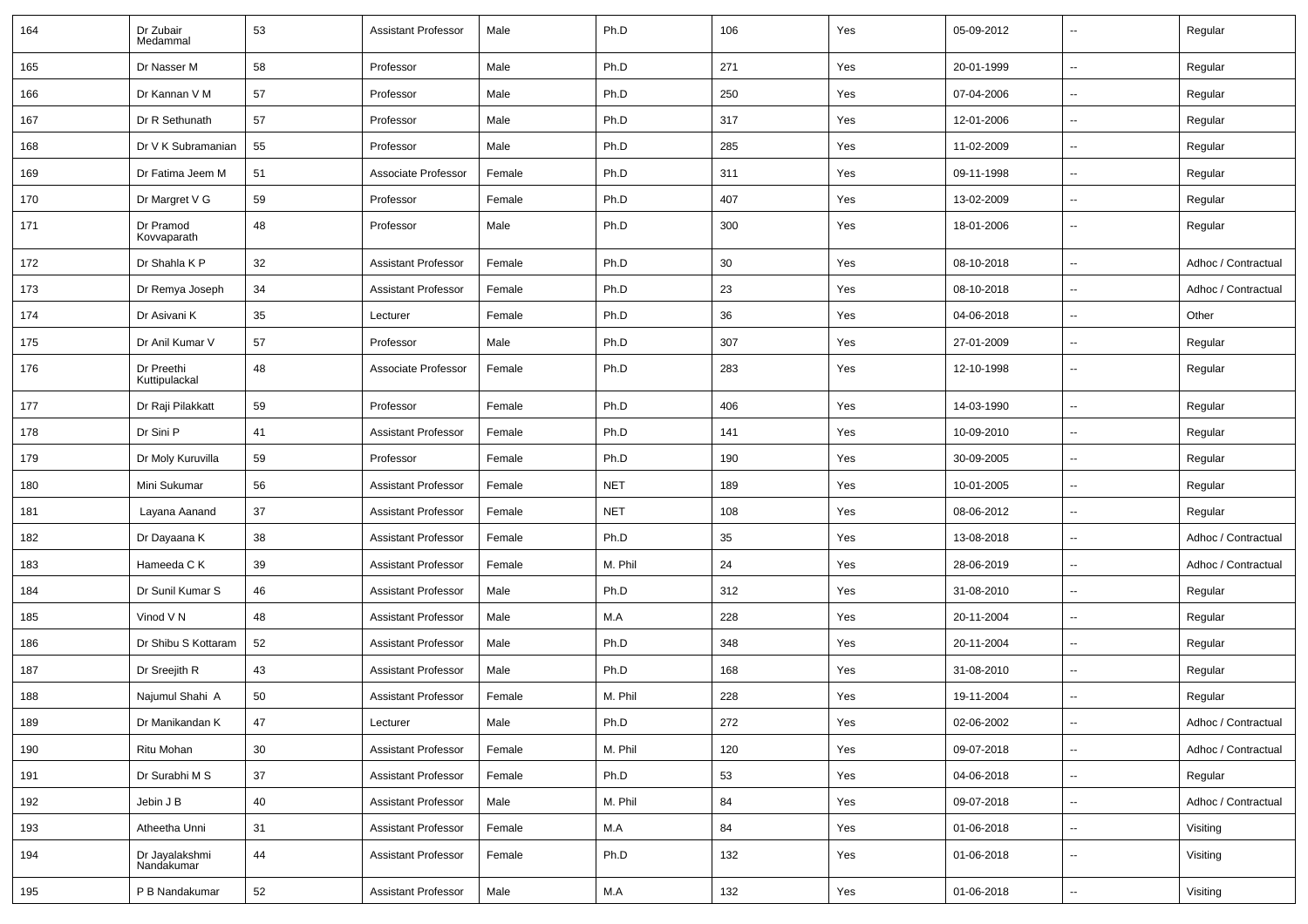| 196 | Dr V V Haridas               | 48 | Associate Professor        | Male   | Ph.D | 196 | Yes | 11-03-2009 | ۰.                       | Regular             |
|-----|------------------------------|----|----------------------------|--------|------|-----|-----|------------|--------------------------|---------------------|
| 197 | Dr A Muhammed<br>Maheen      | 56 | Professor                  | Male   | Ph.D | 396 | Yes | 06-03-2009 | $\overline{\phantom{a}}$ | Regular             |
| 198 | Dr Vineeth R                 | 34 | <b>Assistant Professor</b> | Male   | Ph.D | 112 | Yes | 24-03-2012 | $\overline{\phantom{a}}$ | Regular             |
| 199 | Dr M P Mujeebu<br>Rehiman    | 48 | Associate Professor        | Male   | Ph.D | 204 | Yes | 12-03-2009 | ۰.                       | Regular             |
| 200 | Dr Sivadasan P               | 50 | Professor                  | Male   | Ph.D | 312 | Yes | 05-03-2009 | Ξ.                       | Regular             |
| 201 | Dr K S Madhavan              | 53 | Associate Professor        | Male   | Ph.D | 196 | Yes | 04-12-2004 | $\overline{\phantom{a}}$ | Regular             |
| 202 | Dr Mythri P U                | 35 | <b>Assistant Professor</b> | Female | Ph.D | 46  | Yes | 16-07-2018 | u.                       | Adhoc / Contractual |
| 203 | Dr Abey Thomas               | 34 | <b>Assistant Professor</b> | Male   | Ph.D | 16  | Yes | 08-10-2018 | --                       | Adhoc / Contractual |
| 204 | Dr Emmanuel Simon            | 41 | <b>Assistant Professor</b> | Male   | Ph.D | 144 | Yes | 16-09-2009 | --                       | Regular             |
| 205 | Dr Denoj Sebastian           | 45 | <b>Assistant Professor</b> | Male   | Ph.D | 214 | Yes | 18-12-2008 | u.                       | Regular             |
| 206 | Dr G Radhakrishna<br>Pillai  | 58 | <b>Assistant Professor</b> | Male   | Ph.D | 140 | Yes | 09-03-1995 | ۰.                       | Regular             |
| 207 | Dr E Sreekumaran             | 51 | Associate Professor        | Male   | Ph.D | 204 | Yes | 27-09-2004 | Ξ.                       | Regular             |
| 208 | Dr Gayathri Devi D           | 42 | <b>Assistant Professor</b> | Female | Ph.D | 112 | Yes | 28-03-2012 | $\overline{\phantom{a}}$ | Regular             |
| 209 | Dr B S Harikumaran<br>Thampi | 55 | Associate Professor        | Male   | Ph.D | 314 | Yes | 03-09-2010 | $\overline{a}$           | Regular             |
| 210 | Dr T V Madhu                 | 54 | Professor                  | Male   | Ph.D | 274 | Yes | 25-02-2009 | $\overline{\phantom{a}}$ | Regular             |
| 211 | Dr Prasanna K V              | 39 | <b>Assistant Professor</b> | Female | Ph.D | 67  | Yes | 04-07-2018 | Ξ.                       | Regular             |
| 212 | Dr Sajnesh E V               | 40 | <b>Assistant Professor</b> | Male   | Ph.D | 39  | Yes | 19-07-2018 | $\overline{\phantom{a}}$ | Adhoc / Contractual |
| 213 | Dr Deepa P                   | 39 | <b>Assistant Professor</b> | Female | Ph.D | 59  | Yes | 09-07-2018 | Ξ.                       | Adhoc / Contractual |
| 214 | Dr K Manikandan              | 55 | Professor                  | Male   | Ph.D | 151 | Yes | 15-01-2009 | $\overline{\phantom{a}}$ | Regular             |
| 215 | Dr Sarath P                  | 34 | <b>Assistant Professor</b> | Male   | Ph.D | 55  | Yes | 04-07-2018 | $\overline{\phantom{a}}$ | Adhoc / Contractual |
| 216 | Dr Santhosh Nampy            | 55 | Professor                  | Male   | Ph.D | 359 | Yes | 24-09-2012 | u.                       | Regular             |
| 217 | Dr S D Krishnarani           | 50 | Lecturer                   | Female | Ph.D | 139 | Yes | 18-01-2020 | $\overline{\phantom{a}}$ | Visiting            |
| 218 | Dr A R Suresh Babu           | 42 | <b>Assistant Professor</b> | Male   | Ph.D | 56  | Yes | 25-06-2018 | --                       | Regular             |
| 219 | Dr Madayi Deepti             | 40 | Lecturer                   | Female | Ph.D | 22  | Yes | 03-07-2020 | u.                       | Adhoc / Contractual |
| 220 | Dr K Deepna Latha            | 32 | <b>Assistant Professor</b> | Female | Ph.D | 14  | Yes | 17-02-2021 | $\overline{\phantom{a}}$ | Regular             |
| 221 | Dr Resmi L                   | 40 | <b>Assistant Professor</b> | Female | Ph.D | 162 | Yes | 02-02-2021 | Ξ.                       | Regular             |
| 222 | Dr Pramod C                  | 41 | <b>Assistant Professor</b> | Male   | Ph.D | 165 | Yes | 27-02-2021 | $\overline{\phantom{a}}$ | Regular             |
| 223 | Dr Derry Holaday M           | 37 | <b>Assistant Professor</b> | Female | Ph.D | 90  | Yes | 15-02-2021 | Ξ.                       | Regular             |
| 224 | Dr Suja T D                  | 43 | <b>Assistant Professor</b> | Female | Ph.D | 50  | Yes | 15-02-2021 | ω.                       | Adhoc / Contractual |
| 225 | Dr Fazalurahman K            | 33 | <b>Assistant Professor</b> | Male   | Ph.D | 36  | Yes | 16-02-2021 | --                       | Regular             |
| 226 | Dr Roymon Joseph             | 40 | <b>Assistant Professor</b> | Male   | Ph.D | 33  | Yes | 16-02-2021 | $\sim$                   | Regular             |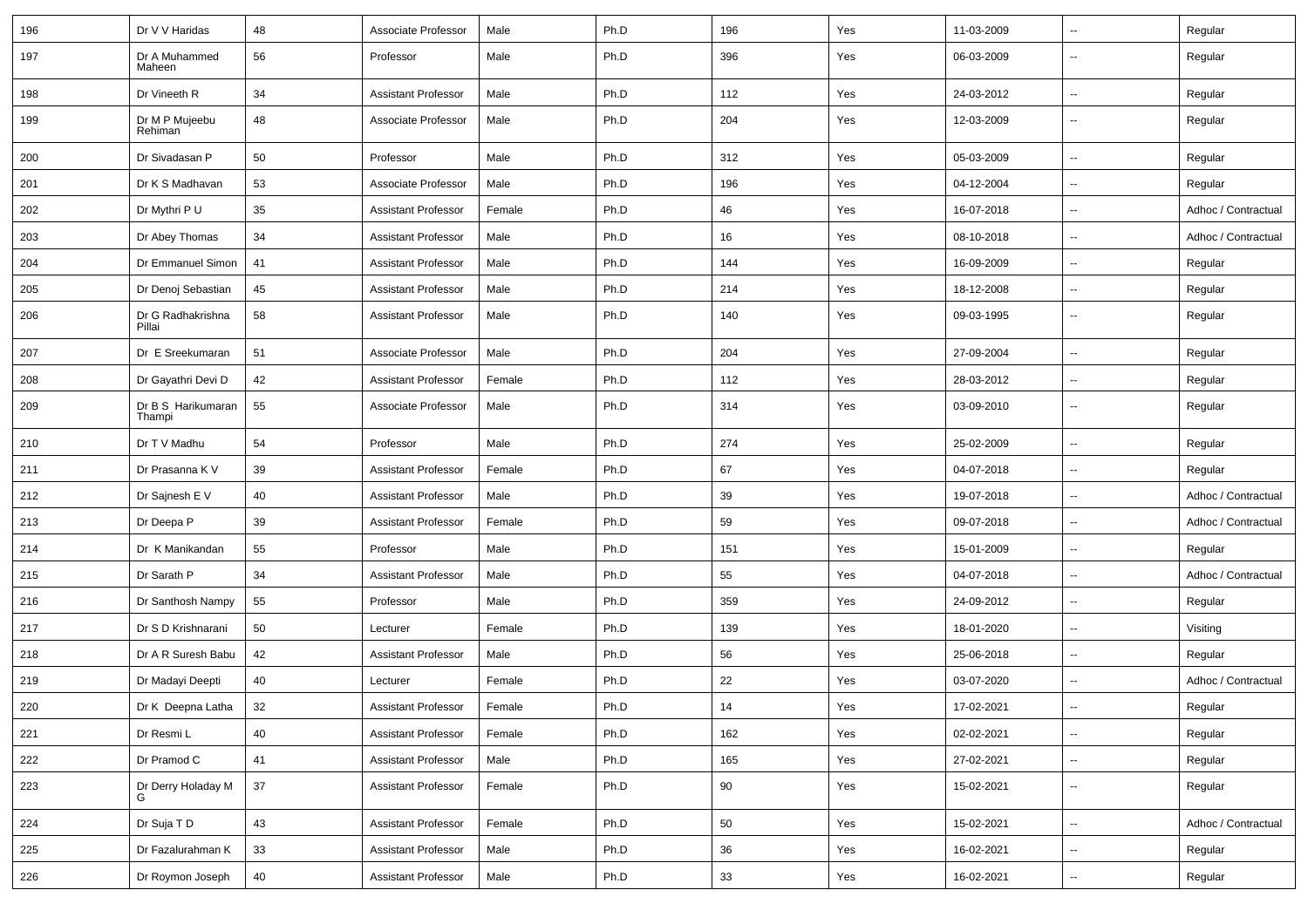| 227 | Dr Aparna Sajeev   | 32 | <b>Assistant Professor</b> | Female | Ph.D            | $\overline{4}$ | Yes | 02-06-2021 | $\overline{\phantom{a}}$ | Regular             |
|-----|--------------------|----|----------------------------|--------|-----------------|----------------|-----|------------|--------------------------|---------------------|
| 228 | Natasha P          | 27 | <b>Assistant Professor</b> | Female | M.COM           | $\mathbf{1}$   | Yes | 01-06-2021 | --                       | Regular             |
| 229 | Harikumar C        | 30 | <b>Assistant Professor</b> | Male   | M.COM           | 1              | Yes | 07-06-2021 | $\overline{\phantom{a}}$ | Regular             |
| 230 | Manisha Raichel    | 26 | Lecturer                   | Female | MBA             | $\mathbf{1}$   | Yes | 02-06-2021 | $\overline{\phantom{a}}$ | Other               |
| 231 | Vipin M            | 31 | <b>Assistant Professor</b> | Male   | MPA(Perf. Arts) | 5              | Yes | 01-02-2021 | Ξ.                       | Regular             |
| 232 | Dr Muneer Babu M   | 40 | <b>Assistant Professor</b> | Male   | Ph.D            | 108            | Yes | 03-02-2021 | Щ,                       | Regular             |
| 233 | Dr Sanoop M S      | 34 | <b>Assistant Professor</b> | Male   | Ph.D            | 18             | Yes | 12-02-2021 | $\sim$                   | Regular             |
| 234 | Dr Reesha Karally  | 40 | <b>Assistant Professor</b> | Female | Ph.D            | 6              | Yes | 01-02-2021 | $\overline{\phantom{a}}$ | Regular             |
| 235 | Dr Haris K         | 39 | <b>Assistant Professor</b> | Male   | Ph.D            | 125            | Yes | 03-02-2021 | $\overline{\phantom{a}}$ | Regular             |
| 236 | Dr Swetha T V      | 33 | Lecturer                   | Female | Ph.D            | 5              | Yes | 24-02-2021 | $\overline{\phantom{a}}$ | Other               |
| 237 | Dr Mahesh S        | 34 | <b>Assistant Professor</b> | Male   | Ph.D            | 6              | Yes | 02-01-2021 | $\overline{\phantom{a}}$ | Regular             |
| 238 | Dr Shibi C         | 40 | <b>Assistant Professor</b> | Male   | Ph.D            | 109            | Yes | 02-01-2021 | $\sim$                   | Regular             |
| 239 | Dr Ashitha M       | 35 | <b>Assistant Professor</b> | Female | Ph.D            | 95             | Yes | 02-01-2021 | Щ,                       | Regular             |
| 240 | Dr Satheesh P      | 42 | <b>Assistant Professor</b> | Male   | Ph.D            | 95             | Yes | 02-01-2021 | $\sim$                   | Regular             |
| 241 | Alphonsa Jojan     | 32 | <b>Assistant Professor</b> | Female | LLM             | 66             | Yes | 12-02-2021 | $\overline{\phantom{a}}$ | Adhoc / Contractual |
| 242 | Shonima Babu       | 40 | <b>Assistant Professor</b> | Female | LLM             | 9              | Yes | 02-07-2020 | $\overline{\phantom{a}}$ | Adhoc / Contractual |
| 243 | Sharmila R         | 34 | Lecturer                   | Female | LLM             | 38             | Yes | 19-04-2021 | Ξ.                       | Other               |
| 244 | Dr Syamili C       | 31 | <b>Assistant Professor</b> | Female | Ph.D            | 6              | Yes | 02-07-2020 | Ξ.                       | Regular             |
| 245 | Sruthi C           | 26 | <b>Assistant Professor</b> | Female | M.LISc          | 16             | Yes | 11-12-2020 | $\sim$                   | Adhoc / Contractual |
| 246 | Abdul Lateef E     | 36 | <b>Assistant Professor</b> | Male   | M.LISc          | 128            | Yes | 16-04-2021 | $\overline{\phantom{a}}$ | Adhoc / Contractual |
| 247 | Dr Siva Prasad M S | 33 | <b>Assistant Professor</b> | Male   | Ph.D            | 36             | Yes | 18-09-2019 | Щ,                       | Adhoc / Contractual |
| 248 | Athira Raj T       | 25 | <b>Assistant Professor</b> | Female | M.Sc.           | 26             | Yes | 17-09-2019 |                          | Adhoc / Contractual |
| 249 | Reject Paul M P    | 46 | <b>Assistant Professor</b> | Male   | M.Sc.           | 223            | Yes | 10-03-2021 | $\overline{\phantom{a}}$ | Adhoc / Contractual |
| 250 | Pooja V Menon      | 25 | <b>Assistant Professor</b> | Female | M.Sc.           | 29             | Yes | 19-04-2021 | Ξ.                       | Adhoc / Contractual |
| 251 | Dr Aparna T        | 25 | <b>Assistant Professor</b> | Female | Ph.D            | 34             | Yes | 02-01-2021 | $\sim$                   | Regular             |
| 252 | Dr Manju M P       | 34 | <b>Assistant Professor</b> | Female | Ph.D            | 34             | Yes | 02-01-2021 | Щ,                       | Regular             |
| 253 | Dr Mubeena T       | 37 | Assistant Professor        | Female | Ph.D            | 100            | Yes | 02-03-2021 | $\overline{\phantom{a}}$ | Regular             |
| 254 | Dr Prasad T        | 39 | <b>Assistant Professor</b> | Male   | Ph.D            | 36             | Yes | 01-02-2021 |                          | Regular             |
| 255 | Dr Shibu E S       | 39 | <b>Assistant Professor</b> | Male   | Ph.D            | 125            | Yes | 20-02-2021 |                          | Regular             |
| 256 | Dr Vijisha K Rajan | 31 | <b>Assistant Professor</b> | Female | Ph.D            | 32             | Yes | 20-02-2021 | $\sim$                   | Regular             |
| 257 | Dr Ajay Mohan M    | 35 | <b>Assistant Professor</b> | Male   | Ph.D            | 6              | Yes | 02-01-2021 | $\sim$                   | Regular             |
| 258 | Dr Binoy K         | 43 | Other                      | Male   | Ph.D            | 174            | Yes | 17-02-2021 | $\sim$                   | Other               |
| 259 | Dr Robin E J       | 32 | <b>Assistant Professor</b> | Male   | Ph.D            | 6              | Yes | 02-01-2021 | $\overline{\phantom{a}}$ | Regular             |